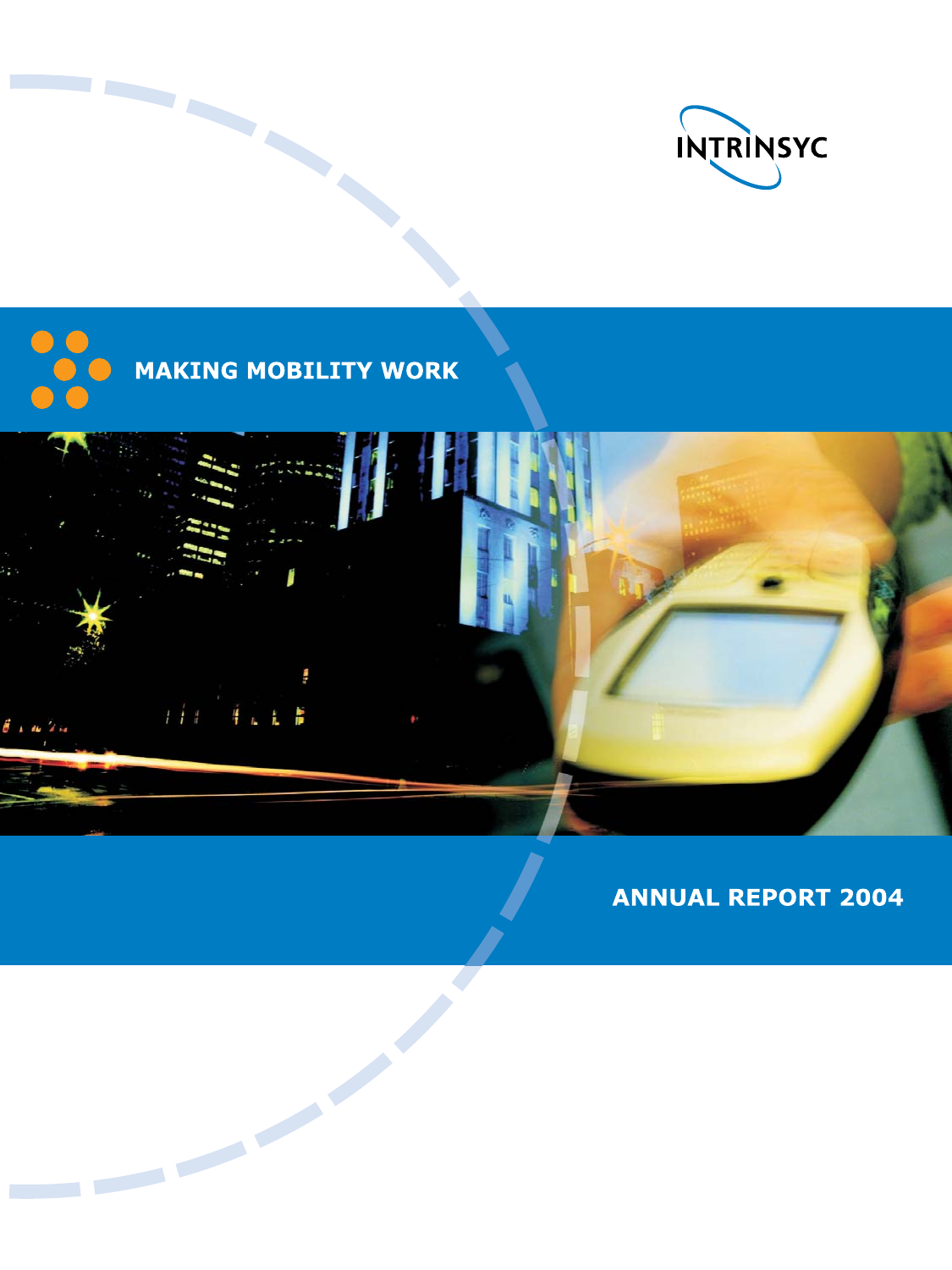W. Intrinsyc Software is a mobility software and services company. Our technologies and services make it possible for companies to identify and create innovative solutions that make mobile devices connect and work. Intrinsyc Software's unique experience enables companies to deliver winning mobile devices and solutions that build stronger and more profitable businesses.

Intrinsyc Software creates and licenses mobile and embedded software products to original equipment manufacturers, as well as a complementary suite of server based interoperability software solutions. The company also provides value added professional engineering services to support these products. These products and services enable customers and partners to connect disparate applications to each other, as well as to mobile and embedded devices.

Since 1996, Intrinsyc has continually developed "connected device" software intellectual property using creativity and technical proficiency to empower global leaders in their fields such as SAP, Symbian, Nokia, BEA, Handheld Products, Siemens, JP Morgan, Ford and GE. Strong partner alliances with companies such as Microsoft, Intel, TI, Symbian and IBM have played a key role in Intrinsyc's continued success. Such strategic partnerships continually expand and strengthen the company's capacity to deliver innovative technology solutions.

We are proud of the thousands of superior technology solutions that we have created to strengthen companies around the world. And we are proud of our people, whose talent and dedication made those solutions possible. At Intrinsyc Software every client partners with a team of technology experts unmatched in the industry for innovation.

Intrinsyc Software International, Inc. is a publicly traded company, headquartered in Vancouver, Canada, and has regional development offices in Bellevue, USA and Birmingham, UK.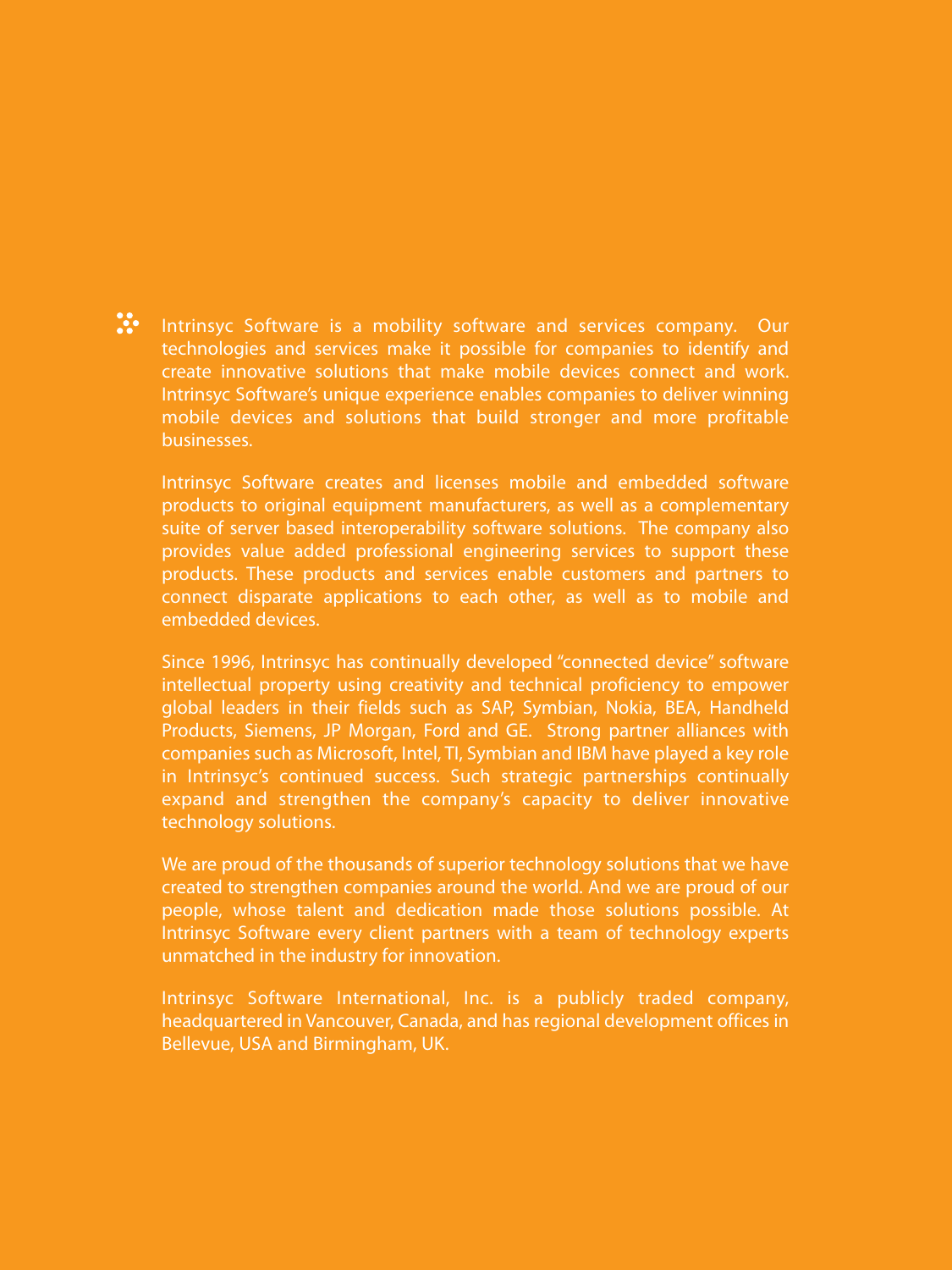

### table of contents

| Consolidated Statement of Operations and Deficit 17 |
|-----------------------------------------------------|
|                                                     |
|                                                     |
|                                                     |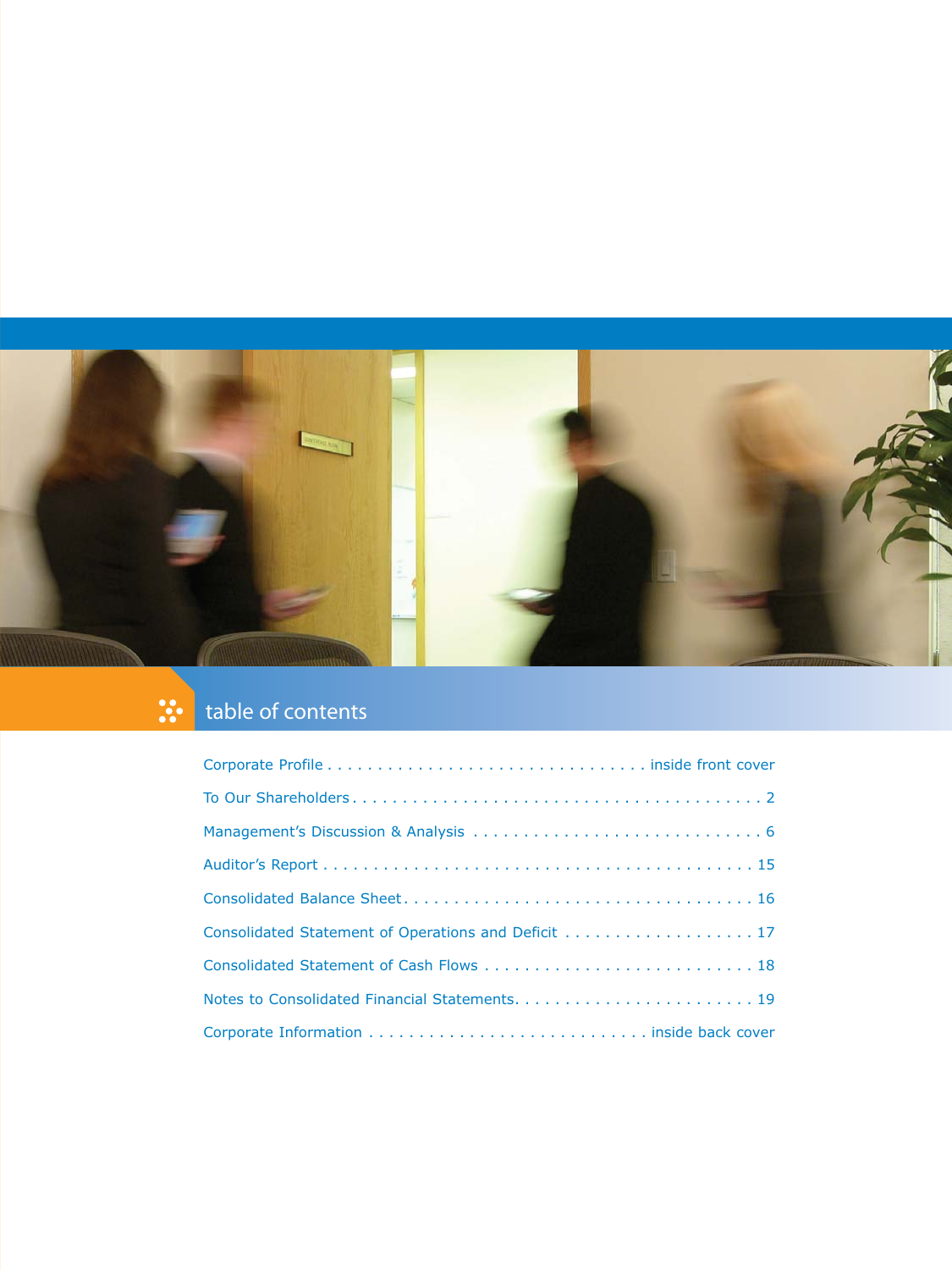

# to our shareholders

**2**

As we enter 2005, Intrinsyc Software is proud to introduce a bold new tag line for our company titled "Making Mobility Work". Our goal is to simplify our message to customers, partners and shareholders alike. As part of this corporate communications initiative, we will be reflecting these changes in all of our corporate marketing and communications materials from this point forward – including a new web site which will be launched in early 2005.

At our core, Intrinsyc Software remains true to our founding vision of being an innovative software company in the "connected device" market. We continue to accelerate our product development activities to dramatically enhance our portfolio of licensable intellectual property software for use in mobile devices such as smart phones, and feature phones, as well as in many special purpose products, such as medical devices, bar code scanners, and wireless gaming consoles. We remain leaders in licensing of our enterprise interoperability software solutions that connect Microsoft applications to Java applications, while continuing to invest in important new device-to-enterprise connectivity solutions for digital convergence opportunities that are now before us.

# Convergence Is No Longer Coming. It's here.

People have been talking about the birth of a converging digital economy for nearly two decades. 2005 will demonstrate that digital convergence has truly arrived, making it increasingly difficult for manufacturers of technology products to remain in their traditionally defined spheres. Digital convergence transcends the traditional categories of voice and data. It integrates words and information in new ways that allow for new opportunities in business intelligence, content and services - cost effectively and profitably. Digital convergence changes the way the game is played. Intrinsyc Software is quickly becoming a key enabler in helping others play the new way.

Convergence marks the beginning of accelerating change for the entertainment, telecom, consumer electronics and computer industries worldwide. They are facing emerging opportunities as well as threats from the application of new technologies in the development of products and services that allow corporations to cross over traditional boundaries in their pursuit of increased growth and profits. For Intrinsyc Software, it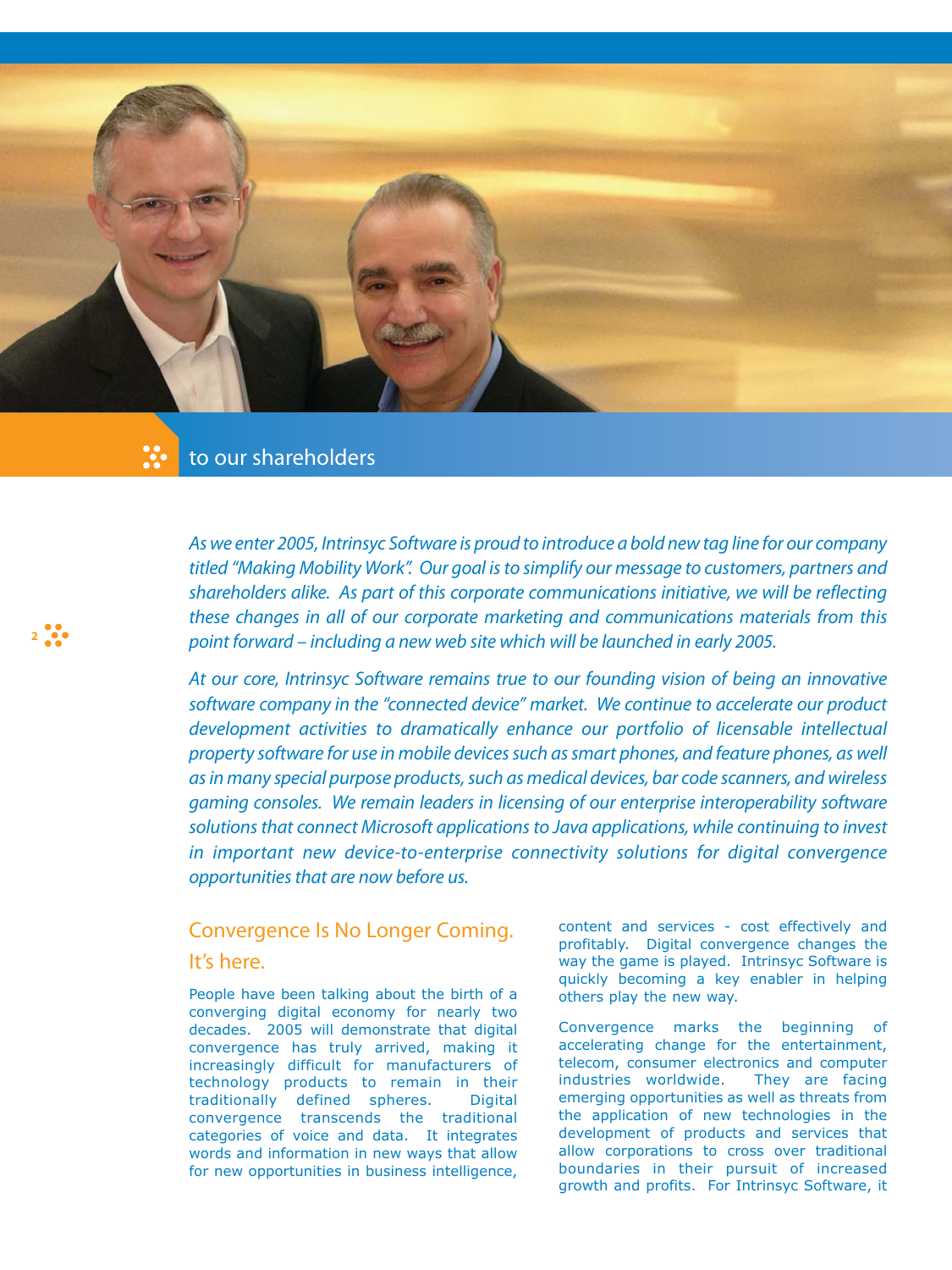

making mobility work

**3**

means that we can begin to reap our rewards for having established a solid, relevant technology base, as well as cultivating the right partners and hiring the right people.

# Past Performance Enables Future Solutions

For more than eight years now, Intrinsyc Software's vision of "connected devices" has driven our ongoing product development efforts, which strategically position our technologies at the core of empowering many digital convergence applications. We have been the leading innovators in our space by investing heavily in research and development, software and product marketing activities. As a result, our Company has generated close to \$20 million in software licensing revenues to date, and an additional \$30 million in revenues from providing our customers with valuable professional services work over this 8 year period.

We have been able to work with an enviable list of the world's top device manufacturers to bring more than 200 leading-edge products to market. And we have also helped our more than 2000 enterprise customers connect their applications. Today, we are seeing new opportunities as we help major corporations deliver new solutions to their customers based on many of our mobile enterprise and clientside products and technologies.

## A Win-Win Business Model that Drives Increased ROI

A powerful example of convergence devices that we are helping our customers bring to market includes consumer wireless gaming consoles. These platforms will provide users with the same level of processor and graphics gaming performance found in leading home gaming consoles.

Intrinsyc Software's solutions provide these devices with many unique capabilities including: downloadable games, music, and video entertainment, GPS driven location based services and advanced wireless messaging capabilities. Users of these devices may also have the option of receiving video based push advertising, complete with virtual discount coupons for services and products purchased. Vendors can then receive instant feedback on these consumer purchases. As these products and others like it in a wide range of consumer and business applications ship, we collect per unit software licensing royalties from our customers, which is increasingly the core of our business model.

Our goal is to enable our customers and partners to develop new products and deliver new services through a combination of our<br>software licensing and professional software licensing and engineering services, generating healthy blended margins and creating the accelerated revenue stream for a highly scalable business. We have exactly the right ingredients in place at the end of 2004 to deliver exceptional return on investment to our stakeholders as we grow and dominate our market space.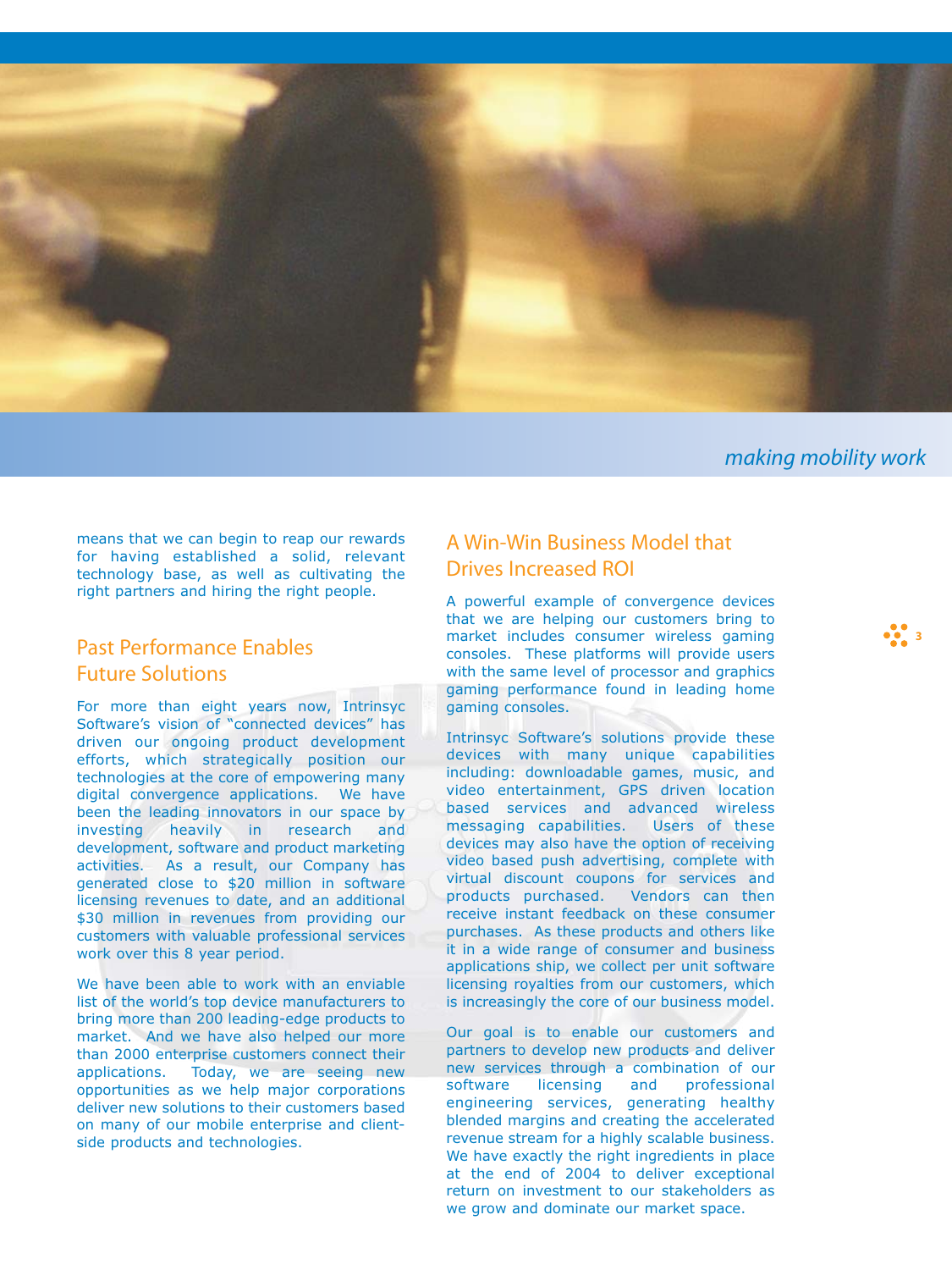## A Review of 2004 Operations

Intrinsyc Software saw a dramatic turnaround in 2004 that has strengthened our unique position in the industry. We have not only been founding technical innovators in our chosen markets with visionary investments into both client-side and server-side mobility solutions, but have now emerged as a fiscally strong and well positioned software and services vendor with substantially improved margins over 2003.

Moreover, we have established strong relationships with multi-national corporations and key industry players to support our uniquely advantageous position and to continue creating an international success story. The actions we have taken on many fronts in the past year have been critical to securing a solid foundation for continued growth. Intrinsyc Software's achievements in 2004 include the following highlights:

- We built a world class management team that are up to the challenge of executing on our aggressive growth plans for 2005 and beyond.
- We have attracted the best and brightest minds to Intrinsyc Software to help us develop and commercialize exciting new products and technologies.

**4**

- We built a powerful new independent international board of directors with in-depth industry experience and contacts who are at the forefront of guiding our strategy.
- We initiated a \$5.6M financial rights offering (since closed) to increase our working capital to beyond \$10M.
- We put in place new business units and their associated reporting structures.
- We have put in place a sales and marketing team that will run as a solid revenue engine.
- We have successfully settled all outstanding issues in regards to our Technology Partnerships Canada program as well as finalizing our acquisition of NMI Electronics in the UK.
- We launched a major corporate expansion in late 2004 and have approved a fiscal 2005 budget that oversees a 200% increase in software research and development over 2004.
- We also opened a Bellevue, WA software development and marketing office, and negotiated expanded facilities at our Vancouver head office.

## Moving from Strength to Strength

The turnaround the Company achieved in 2004 – with our mix of software licensing from current and new products moving back towards historical levels - has set the stage for continued improvement in margins. We are funding the majority of our new product development and marketing efforts from the profits generated by our core businesses. We will maintain a strong focus on our core business and will also continue with our new product development and commercialization efforts for smartphone and related mobile enterprise applications. Starting in 2005, Intrinsyc Software expects to deliver new product releases and high growth revenue streams, as our client-side and service-side software licensing scales along with our customers' product successes.



It is a most satisfying and encouraging time to be working at Intrinsyc Software. We have a strong historical foundation on which to build our business, and there is a burgeoning new digital convergence market for our products and expertise as we head into 2005. This market expansion is already starting to create significant new demand for our software and services offerings. We are excited about the challenges ahead and very much look forward to sharing in the resulting successes. Intrinsyc Software's achievements over the past year would not have been possible without the skill and dedication of our employees, the trust and cooperation of our partners and customers, and the loyalty of our shareholders. We thank everyone involved for your continued support and look forward to sharing a successful 2005 with all of you.

**Derek Spratt, Chief Executive Officer**

Weder

**Vince Schiralli, President & Chief Operating Officer**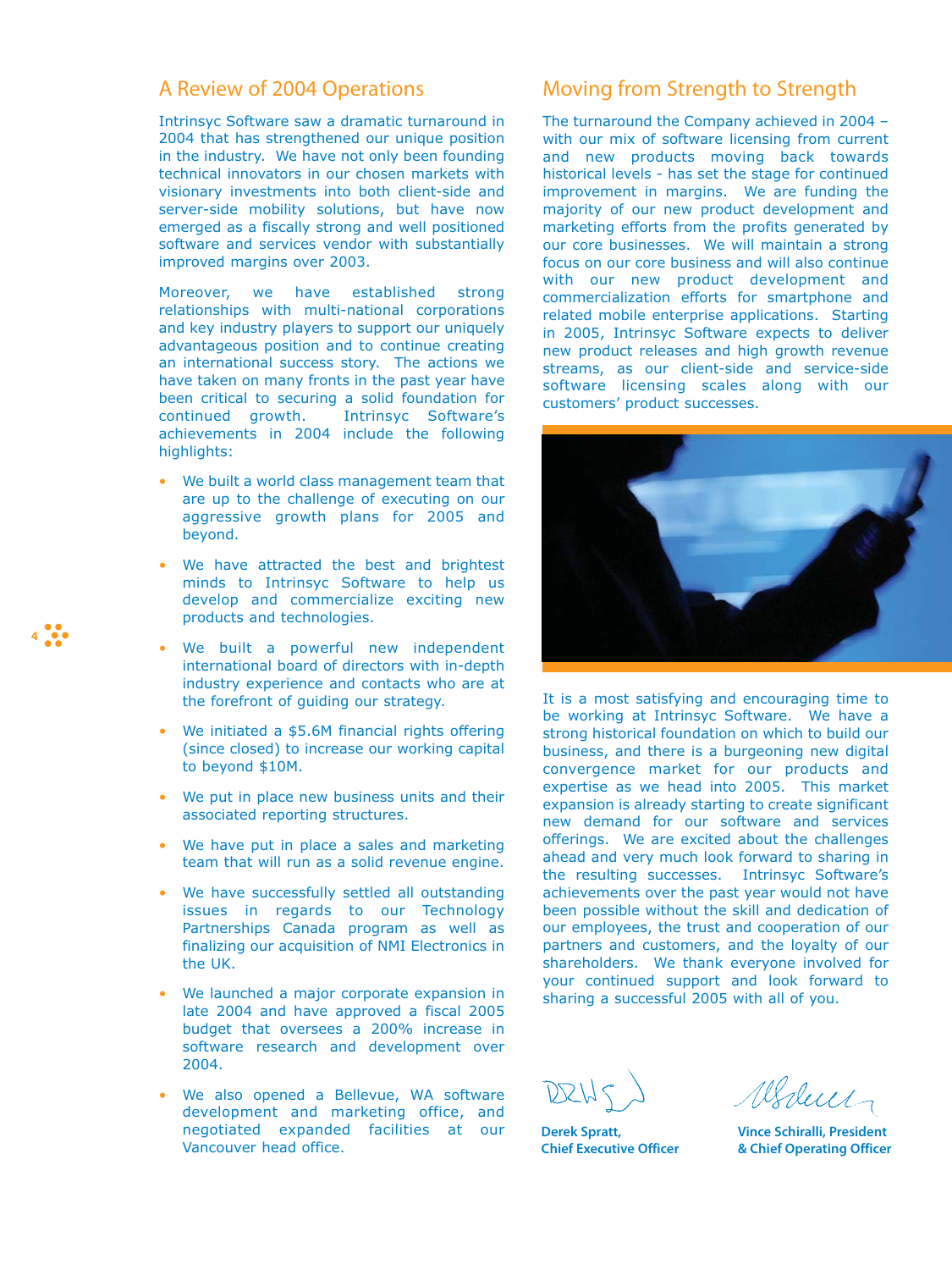**INTRINSYC SOFT WARE INTERNATIONAL, INC. 2004 MANAGEMENT 'S DISCUSSION & ANALYSIS AND CONSOLIDATED FINANCIAL STATEMENTS**

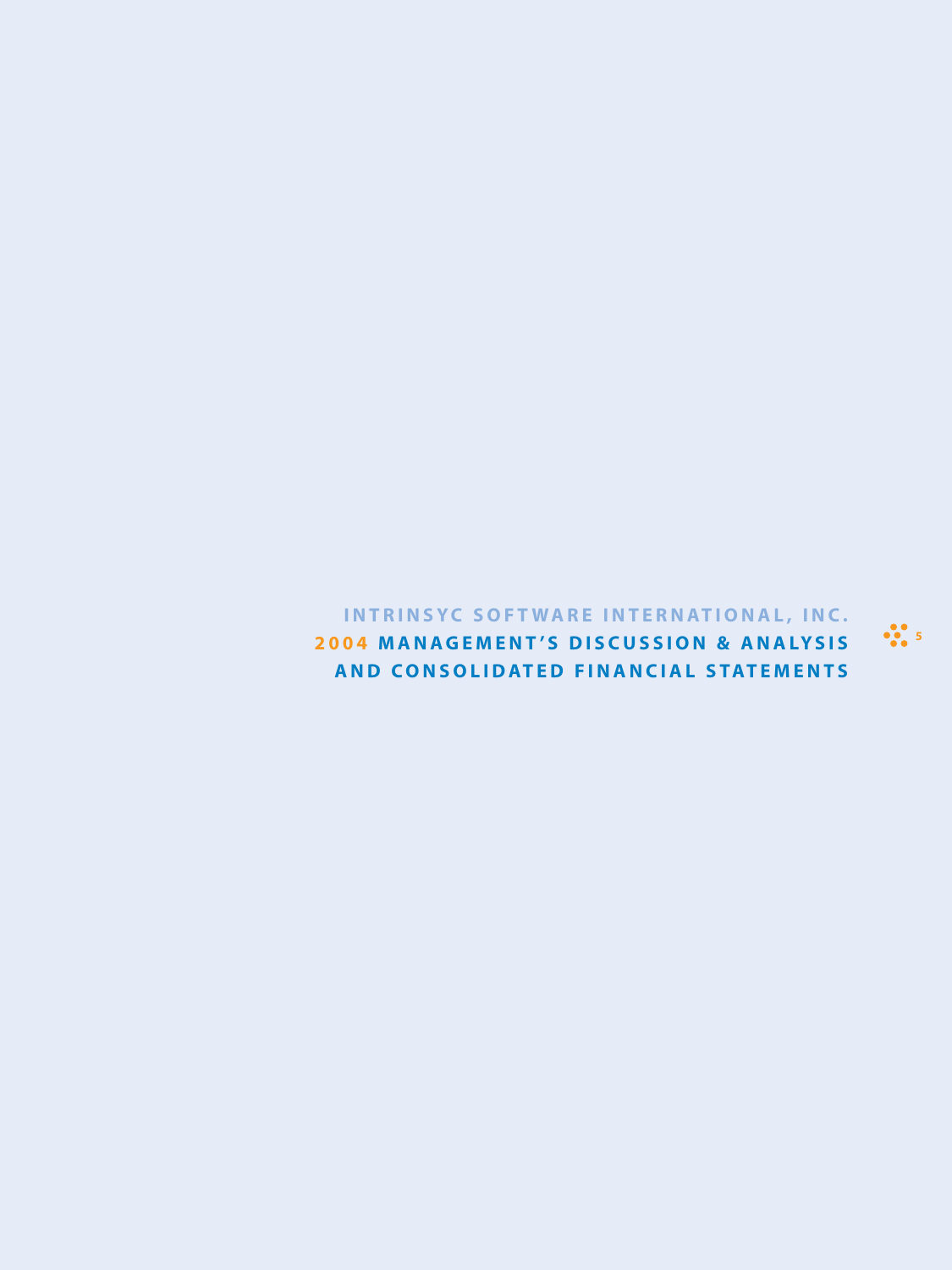## MANAGEMENT'S DISCUSSION & ANALYSIS

Management's discussion and analysis of the financial condition and results of operations of Intrinsyc Software International, Inc. should be read in conjunction with the annual consolidated financial statements and the notes thereto that are prepared in accordance with Canadian generally accepted accounting principles, (GAAP). All amounts are presented in Canadian dollars unless otherwise noted. All referenced materials as well as additional disclosures, including the Company's Annual Information Form, are available at www.sedar.com.

### SPECIAL NOTE REGARDING FORWARD-LOOKING STATEMENTS

The following discussion and analysis of the financial conditions and results of operations contains forwardlooking statements for the Company which involve known and unknown risks, uncertainties and other factors which may cause actual results to differ materially from any future results, performance or achievements expressed or implied by such statements.

Forward looking statements include, but are not limited to, those with respect to: anticipated levels of sales, anticipated future operating results, the dependency on large project based purchase orders and their revenue recognition, the fluctuation of international currency exchange rates and the anticipated timing and progress of product development. These statements are predictions only and actual events or actual results may differ materially. Factors that could cause such actual events or actual results to differ materially from any future results expressed or implied by such forward-looking statements include, but are not limited to, our ability to maintain and expand our intellectual property position, as well as the risk factors described in this Management's Discussion and Analysis, the Notes to the Financial Statements, and our most recent Annual Information Form under the heading Trends and Uncertainties.

### **OVERVIEW**

Overall, the Company recorded a loss of \$2.5 million or \$0.06 per share in 2004 compared to a \$7.0 million or \$0.18 per share loss in 2003. Without the impact of the Restructuring and other costs, and the net TPC payment (see below) and the related consulting expense reversal, the loss would have been \$1.5 million.

| Net Loss                               |        |
|----------------------------------------|--------|
| Restructuring and other costs          | (50.6) |
| TPC payment net of consulting reversal | (50.4) |
|                                        |        |

This improvement reflects the increase in sales from services that resulted from several large long term contract wins, the improvement in gross margin as a result of efficiencies in the engineering group, and the decrease in costs that resulted from improved overall efficiency subsequent to the 2003 restructuring.

Revenue for the year increased to \$15.2 million from \$13.9 million in the previous year. Service revenue increased significantly in the year and was offset by a decline in hardware and licensing revenue. The Company has shifted its focus away from the hardware business and is now focused on the mobile software technology market. This shift in focus lead to changes in management and the sales organization that impacted sales of existing software products and in particular caused a drop in the number of large software contract wins compared to the prior year. Management believes that the Company has now positioned itself for software revenue growth as a result of addressing this new market. Gross margins also improved from 35% to 41% largely due to improved efficiency of engineering resources.

During the year, the Company was able to control finance and administration costs resulting in a 2% increase in these costs. However, an additional \$272,000 expense was reflected in Restructuring and other costs relating to severance and recruiting costs associated with changes to the management team that were necessary to finalize the restructuring that took place in 2003. Marketing and sales costs were reduced by 19% as both the European and North American sales teams were reduced, as the Company built a more efficient sales force and shifted its focus to the mobile software technology market. Research and development costs also decreased by \$2.2 million due to this change in focus away from hardware sales toward software and solution revenue. Additionally, as part of Restructuring and other costs on the Income Statement, there is a charge of approximately \$351,000 for redundancy payments made as a result of a change in management and a strategic realignment of engineering resources. Subsequent to year end, the Company has substantially increased its investment and spending in marketing and sales, and research and development as it repositions itself for growth as a mobile software technology vendor.

During the year, the Company reached a settlement with Industry Canada over issues that arose out of an audit of the Company's Technology Partnerships Canada funding contract. The Company was deemed by Industry Canada to be in breach of its funding agreement due to improper use of an outside consultant, and as a result, made a payment of \$568,000 to the Government of Canada. The Company also settled with the contractor who had provided services related to the TPC filings. As a result, a total of \$184,000 that was charged against TPC funding (but not paid) in prior quarters has been reversed in the current period. All claims have therefore been settled and agreed to by the Company and the Contractor. In addition, there was a \$948,000 receivable from TPC outstanding at year end as funds were held pending the outcome of the settlement. The Company now expects that these funds will be released under the standard terms of the funding agreement.

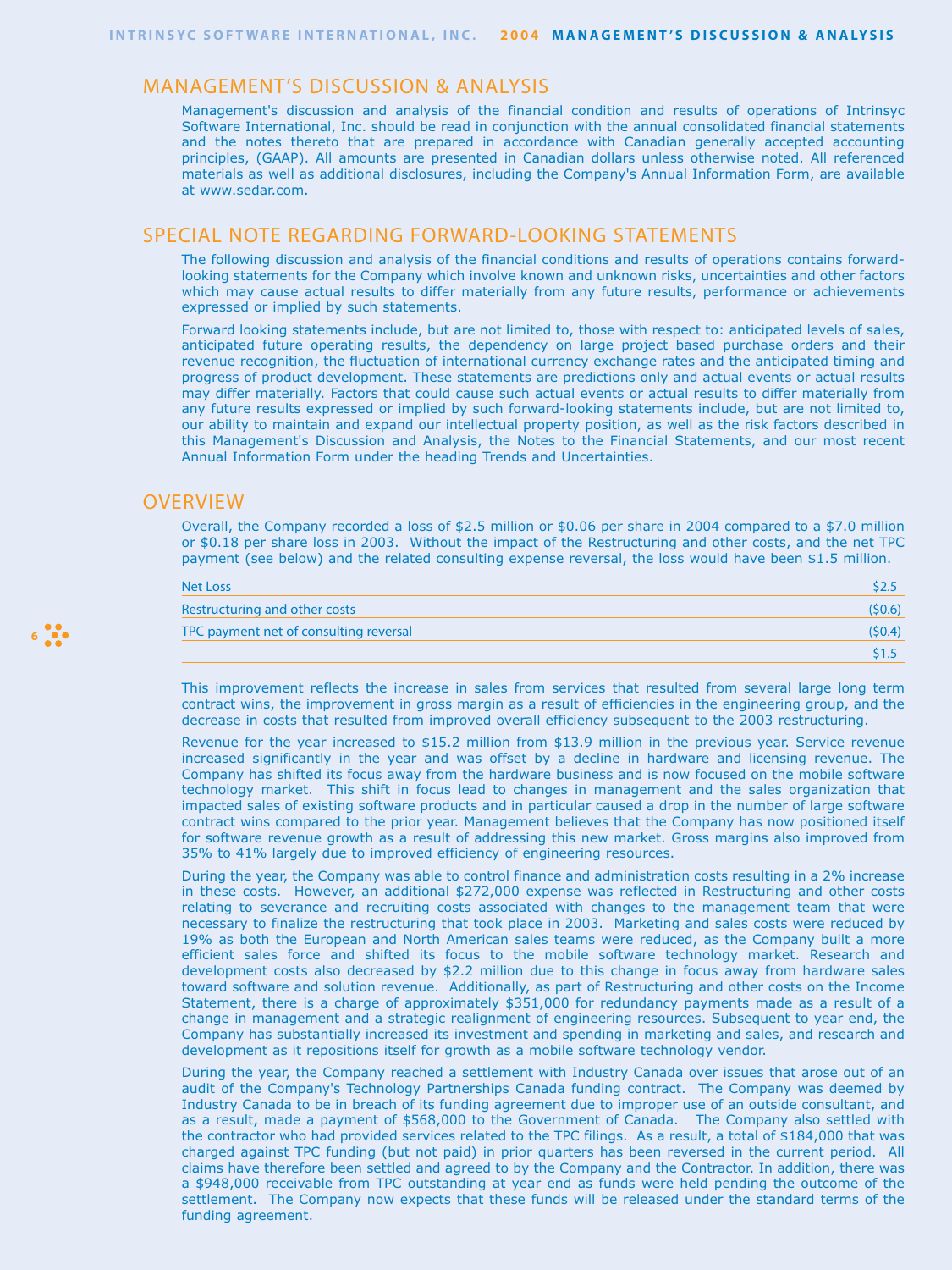Operating activities generated outflow of \$918,000 due to two non-recurring items, restructuring and other costs of \$623,000 and a cash net TPC settlement cost of \$384,000. The acquisition of the assets of Consequent Technologies Inc. from a related party and the final settlement of contingent and payable balances related to the acquisition of Intrinsyc Europe Ltd. ("IEL"), (formerly NMI Electronics Ltd) resulted in an investing outflow of \$1.5 million. The Company ended the year with cash and cash equivalents of \$4.6 million as compared to \$6.9 million at the end of 2003, and expects to receive the \$948,000 in TPC funding outstanding at year end. These funds together with approximately \$5 million in proceeds from the Rights Offering completed subsequent to year end are adequate to meet the Company's near term liquidity needs.

## THREE YEAR CONSOLIDATED FINANCIAL INFORMATION

| <b>\$Millions</b>   | 2004    | 2003    | 2002    |
|---------------------|---------|---------|---------|
| Revenue             | \$15.2  | \$13.9  | \$14.2  |
| <b>Net Loss</b>     | (52.5)  | (57.0)  | (53.8)  |
| Loss per Share      | (50.06) | (50.18) | (50.10) |
| <b>Total Assets</b> | \$26.0  | \$29.0  | \$33.5  |

### RESULTS OF OPERATIONS

The net loss for the year ended August 31, 2004, was \$2.5 million or \$0.06 per share, compared with a loss of \$7.0 million or \$0.18 per share in fiscal 2003.

For the fiscal year ended August 31, 2004, Intrinsyc recognized revenue of \$15.2 million, an increase of 9% from the previous year's revenues of \$13.9 million. Licensing comprised 20% of the revenue compared to 26% of revenue in 2003. Services accounted for 62% of revenue compared to 57% in 2003. Product sales were 18% of revenue compared to 17% in the prior year.

The decrease in licensing revenue from \$3.6 million to \$3.1 million is the result of the reorganization of the sales organization and its impact on the sales effort. This reorganization was necessary to position the Company as a mobile software technology vendor and in turn drive future revenue growth. Service revenue increased in the year by \$2.4 million over 2003. The overall increase in service revenue is attributable to a single large long term service contract with a major customer.

Target gross margins on licensing revenue of 95% are significantly higher than the target margins obtained on services revenue of 35% to 40%. As a result, the overall gross margin was a blend of these margins that is weighted towards the services margin. The overall gross margin of \$6.2 million or 41% in 2004 represents a \$1.4 million increase compared to 2003. The gross margin percentage in 2003 was 35%. The improvement in margins is due mainly to improved utilization of engineering resources that are dedicated to service offerings.

*P<sub>2</sub>* 7

There was one significant customer in 2004 that accounted for 21% of revenue in fiscal 2004. In fiscal 2003, there were no significant customers that accounted for more that 10% of revenue.

Administration expenses increased by 2% to \$2.45 million in 2004 compared to \$2.4 million in 2003. This minimal increase was the result of improved cost control. In addition, there was \$272,000 of severance costs and recruitment costs associated with the reorganization of the management team, which has been included as part of Restructuring and other costs on the Income Statement. The Company does not anticipate any further Restructuring and other costs. Subsequent to year end, all Restructuring and other costs were paid.

Marketing and sales expenses were \$3.4 million in the year, a decrease of 19% or \$791,000 compared to fiscal 2003. The decrease is predominantly attributable to reorganizing the sales team and the shift in the Company's focus to the mobile software technology market. This change resulted in a more efficient sales force and a reduction in related travel. A reduction in bad debts expenses also drove a drop in marketing and sales expenses. Bad debts expense fell by 21% from \$484,000 in 2003 to \$382,000 in 2004 as there were unusually large write-offs in 2003.

Research and development expenses decreased by \$2.2 million or 59% to \$1.5 million compared to \$3.7 million in 2003. This decrease in costs was related to the review of product lines and technology strategy made by management during 2003. In addition as part of Restructuring and other costs on the Income Statement, there is a charge of approximately \$351,000 for redundancy payments made as a result of a strategic realignment of engineering resources made in the second quarter of this year as well as a change in the research and development group's leadership.

Subsequent to year end, the Company has substantially increased its investment and spending in marketing and sales, and research and development, as it repositions itself as a mobile software technology vendor. Management believes that the increases in these expenditures were necessary to position the Company for revenue growth and to drive that growth.

The funding term of the Technology Partnerships Canada investment agreement expired on March 31, 2004 and no benefit has been accrued for expenditures subsequent to that date. The Company qualified for funding of \$603,000 in 2004 as compared to \$1.3 million in the 2003 fiscal year.

On April 14, 2004, the Company was notified by Industry Canada that as part of an audit of the Company's Technology Partnerships Canada ("TPC") funding contract, payments of current outstanding claims would be withheld until the completion of the audit as permitted in the funding contract. Subsequently, the Company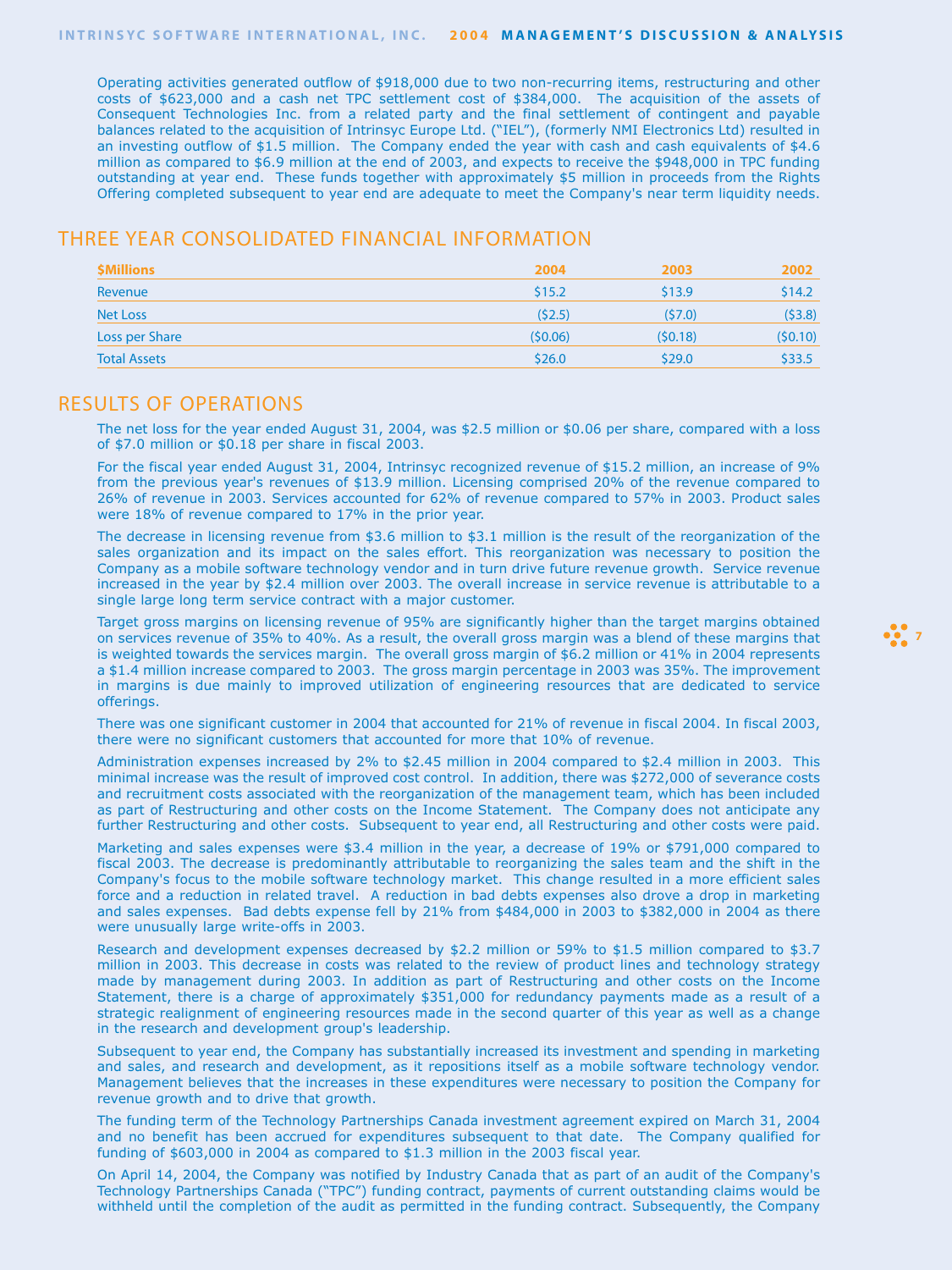was informed that it was deemed by Industry Canada to be in breach of its funding agreement due to improper use of an outside consultant. In the opinion of the Minister, the terms and conditions of the consulting engagement and the associated actions of the consultant, constituted a breach of the funding agreement.

On August 25, 2004, the Company reached a settlement with Industry Canada. Under the terms of the settlement agreement, Industry Canada has agreed that all identified issues have been rectified and Intrinsyc has agreed to pay the government \$568,268, representing 15% of amounts claimed from the inception of the funding agreement on April 1, 2001. In turn, the Company now expects that all amounts owing for claims made from September 1, 2003 through to expiry of the original funding agreement on March 31, 2004 will be released under the standard terms of the funding agreement. These claims total \$986,000 and a receivable of \$947,000 has been recorded by the Company in Other Receivables. The Company also settled with the contractor who had provided services related to the TPC filings. As a result, a total of \$184,000 that was charged against TPC funding (but not paid) in prior quarters has been reversed in the current period. All claims have therefore been settled and agreed to by the Company and the Contractor.

Amortization expense of \$1.1 million was down from the expense of \$1.3 million in 2003 due to the reduction in the depreciable asset base.

Foreign exchange gains for the year ended August 31, 2004, were \$36,000 as compared to a loss of \$1.2 million in 2003. The gains in the year were primarily made in the second quarter and related to the impact of a weakening Canadian dollar on US dollar and British pound denominated assets. The Canadian dollar subsequently strengthened in the third and fourth quarters eliminating the majority of the gain.

| <b>SMillions</b> | <b>Q1 2003</b> | <b>Q2 2003</b> | <b>Q3 2003</b> | <b>Q4 2003</b> | <b>Q1 2004</b> | <b>Q2 2004</b> | <b>03 2004</b> | O4 2004 |
|------------------|----------------|----------------|----------------|----------------|----------------|----------------|----------------|---------|
| Revenue          | S4.5           | S2.7           | S3.7           | \$3.0          | S3.5           | \$3.8          | S4.0           | \$3.8   |
| Net Loss         | (51.2)         | (52.5)         | (52.3)         | (51.0)         | (50.8)         | (50.05)        | (50.2)         | (51.4)  |
| Loss per Share   | (50.03)        | (50.07)        | (50.06)        | (50.03)        | (50.02)        | (50.001)       | (50.005)       | (50.03) |

## QUARTERLY INFORMATION

Due to the nature of the product and customer mix as well as the ongoing volatility within the technology and telecommunications sector, both revenue and the net loss of the company have experienced significant fluctuations over the past 8 quarters. The company continues to develop products and solutions that have helped it remain extremely competitive in a challenging sector but cannot predict the eventual outcome. Although there have been several significant customer wins there has been no evidence of a seasonality or specific industry trend with respect to operations.

## FOURTH QUARTER RESULTS

**8**

Revenue for the fourth quarter ended August 31, 2004 of \$3.8 million represented an increase of 27% over revenue of \$3.0 million in the fourth quarter of fiscal 2003. Revenue in the prior quarter was \$4.0 million. The gross margin in the current quarter was 47% as compared to 29% in the same period of the prior year and 46% in the preceding quarter. The increase in revenue is due to several large service contracts, which increased services revenue by \$1 million over the same quarter in the prior year. The increase was offset by a drop in licensing revenue of \$221,000 due to the reorganization and changes to the sales structure necessary to establish the Company as a mobile software technology vendor.

Administrative costs decreased by \$108,000 compared to the fourth quarter of 2003 and by \$181,000 compared to the preceding quarter. The drop is mainly attributable to staff reductions. Sales and marketing costs increased from \$703,000 in Q4 2003 and \$844,000 in Q3 2004 to \$1.1 million in Q4 of 2004 due to increases in business development, marketing and sales staff reflecting the Company's efforts to establish itself in the mobile software technology sector. There was also an increase in bad debts expense.

Research and Development costs of \$341,000 in the quarter dropped by \$173,000 from Q4 2003 due to engineering staff realignments, and by \$65,000 from Q3 2004. The net TPC expense of \$384,000 was also recorded in the fourth quarter of 2004. Subsequent to year end, the Company has substantially increased its investment and spending in research and development as it repositions itself as a software and solution provider in the enterprise mobility and wireless markets.

The Company also incurred a foreign exchange loss of \$343,000 in the quarter compared to a loss of \$63,000 in the preceding year. The loss is due to the strengthening of the Canadian dollar relative to the US dollar and the British Pound. The majority of the Company's revenues are denominated in US Dollars and UK Pounds.

The loss for the current quarter was \$1.4 million or \$0.03 per share as compared to a loss of \$1.0 million or \$0.03 per share in the fourth quarter of the prior year. Excluding the impact of Restructuring and other costs, the net TPC cost and foreign exchange, the loss would have been less than \$0.01 per share or \$347,000.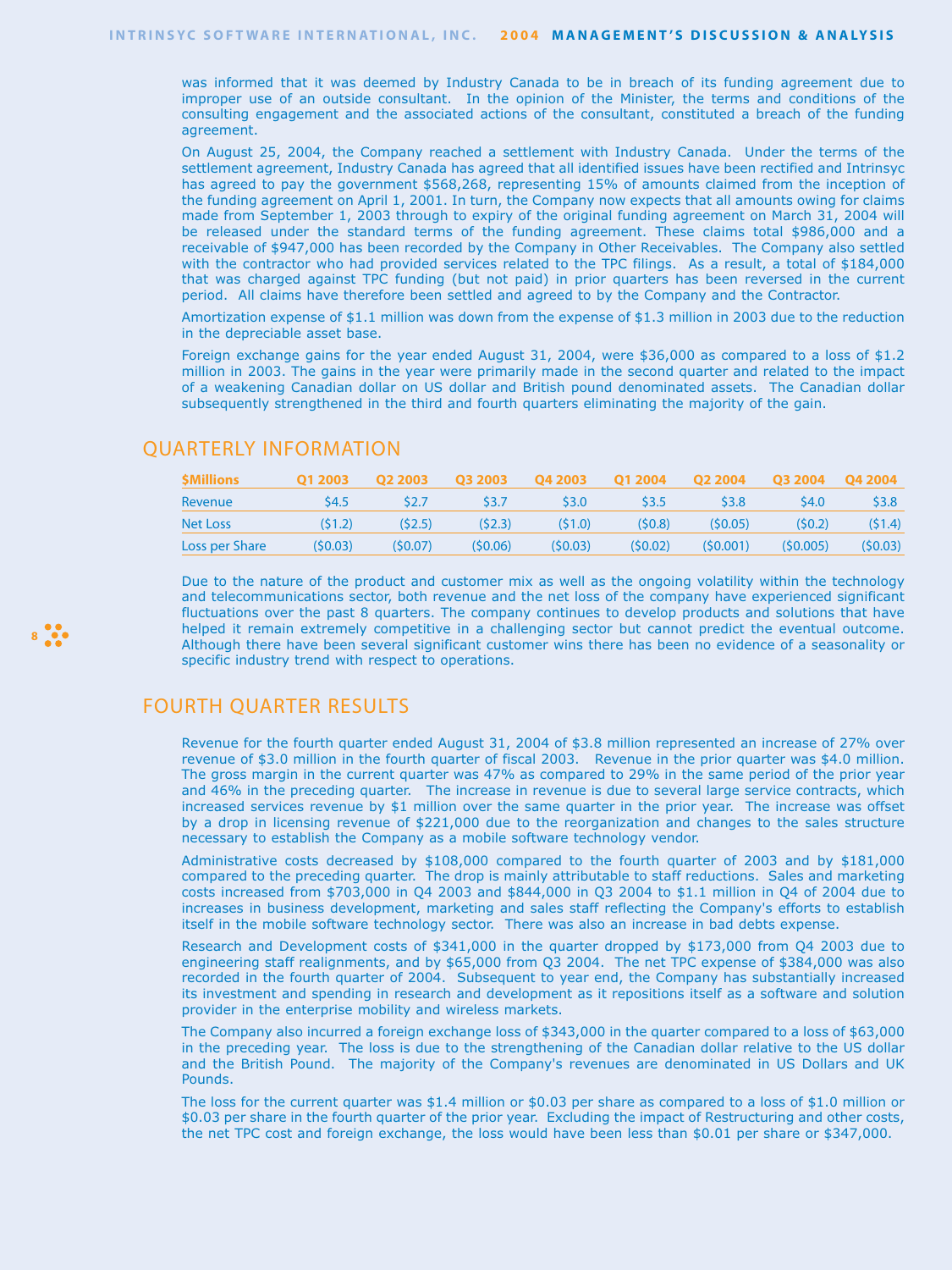| <b>Net Loss</b>                              | \$1.4  |
|----------------------------------------------|--------|
| <b>Restructuring and Non-Recurring Items</b> | (50.3) |
| TPC Payment Net of Consulting Reversal       | (50.4) |
| <b>Foreign Exchange Loss</b>                 | (50.4) |
|                                              | \$0.3  |

Operating, investing and financing activities resulted in a cash outflow of \$1.5 million in the current quarter compared to the net cash outflow of \$861,000 in the fourth quarter of 2003. Excluding the impact of restructuring and non-recurring costs, foreign exchange and the net TPC settlement, the net cash out flow would have been \$500,000 in the quarter. The main driver of the quarterly outflow was the increase in working capital.

## LIQUIDITY AND CAPITAL RESOURCES

The Company finances its operations and capital expenditures through cash generated from operations and equity financings. As at August 31, 2004, the Company's cash, cash equivalents and short term investment position was \$4.6 million with a net working capital of \$6.8 million as compared to \$6.9 million and \$8.8 million respectively as at August 31, 2003.

During the year, operating activities used \$918,000 of cash, and investing activities used \$1.5 million compared to the prior year where operating activities used \$7.4 million of cash, investing activities generated \$231,000 and financing activities generated \$5.0 million of cash. Net cash use for the year was \$2.3 million which is flat compared to fiscal 2003.

The \$918,000 operating use of cash was largely due to the net TPC penalty of \$384,000 and severance and recruitment costs of \$623,000. The \$1.5 million use of cash was largely the result of the \$330,000 acquisition of the assets of Consequent Technologies Inc., and the settlement of the \$863,000 Loan Note related to the acquisition of NMI Electronics Limited ("NMI") in fiscal 2002 discussed below.

The Company operates globally and accordingly is subject to foreign exchange risk. A 10% decrease in the value of the US dollar relative to the Canadian dollar would result in a 47% increase to the net loss for the 2004 fiscal year. Respectively a 10% increase in the value of the British Pound would result in a 4% increase in the net loss.

As a result of the original purchase agreement related to the acquisition of NMI, guaranteed loan notes of \$2.1 million were outstanding as at August 31, 2003, supported by a restricted cash amount of \$2.2 million. Additional consideration of up to \$3.9 million in cash and shares was contingently payable in 2004 and 2005 depending on the achievement of certain revenue targets. On June 21, 2004, the Company reached agreement with the former principals of NMI to complete the NMI acquisition by substantially amending the terms and conditions related to the remaining contingent and future consideration associated with the original purchase. Based on the revised agreement, all contingent and all unpaid cash consideration as at May 28, 2004 was considered extinguished in return for the issuance of 4,105,727 common shares. At February 29th, 2004, the end of the Second Quarter, the maximum contingent consideration payable for 2004 was \$4,120,182, and the unpaid consideration related to 2003 was \$399,560. The issuance of the 4,105,727 shares satisfied all amounts payable and completed the acquisition in its entirety. The difference between the estimated market value of the shares of \$2,789,894 at May 31, 2004 and the amount of contingent and future payable consideration accrued up to February 29, 2004 was \$442,713. This amount was recorded as goodwill in addition to the \$1.9 million of goodwill recorded as a result of the accrual of additional contingent consideration in the second quarter of 2004 as a result of the achievement of IEL revenue targets for the 12 months ended May 31, 2004. The acquisition of Consequent Technologies Inc, a related party transaction, also resulted in a \$125,000 increase in Goodwill. Goodwill increased by a total of \$2.4 million.

The Company has no long-term liabilities, bank debt, off-balance sheet financing arrangements or significant capital leases. Minimum lease payments for are as follows:

| <b>Contractual Obligations</b>       |         | Less than |           |           | After   |
|--------------------------------------|---------|-----------|-----------|-----------|---------|
| <b>\$Millions</b>                    | Total   | 1 Year    | 1-3 Years | 4-5 Years | 5 Years |
| <b>Capital Lease Obligations</b>     | \$0.025 | \$0.013   | \$0.013   | \$0       |         |
| <b>Operating Lease Obligations</b>   | \$1,536 | \$0.541   | \$0.746   | \$0.249   |         |
| <b>Total Contractual Obligations</b> | \$1.561 | \$0.554   | \$0.758   | \$0.249   |         |

As at August 31, 2004, the Company has 44,986,975 common shares outstanding, 4,614,906 share options and 100,000 outstanding warrants.

Subsequent to the fiscal year end, Intrinsyc offered 44,986,975 rights to its existing shareholders to subscribe for 11,246,743 common shares of the Company. Holders of common shares received one right for each common share held; four rights entitled the holder to purchase one common share at an exercise price of \$0.50. Each holder of rights who exercised all of their rights had a pro-rata right to subscribe for, at the exercise price, additional common shares available as a result of rights that have not been exercised. The

**99**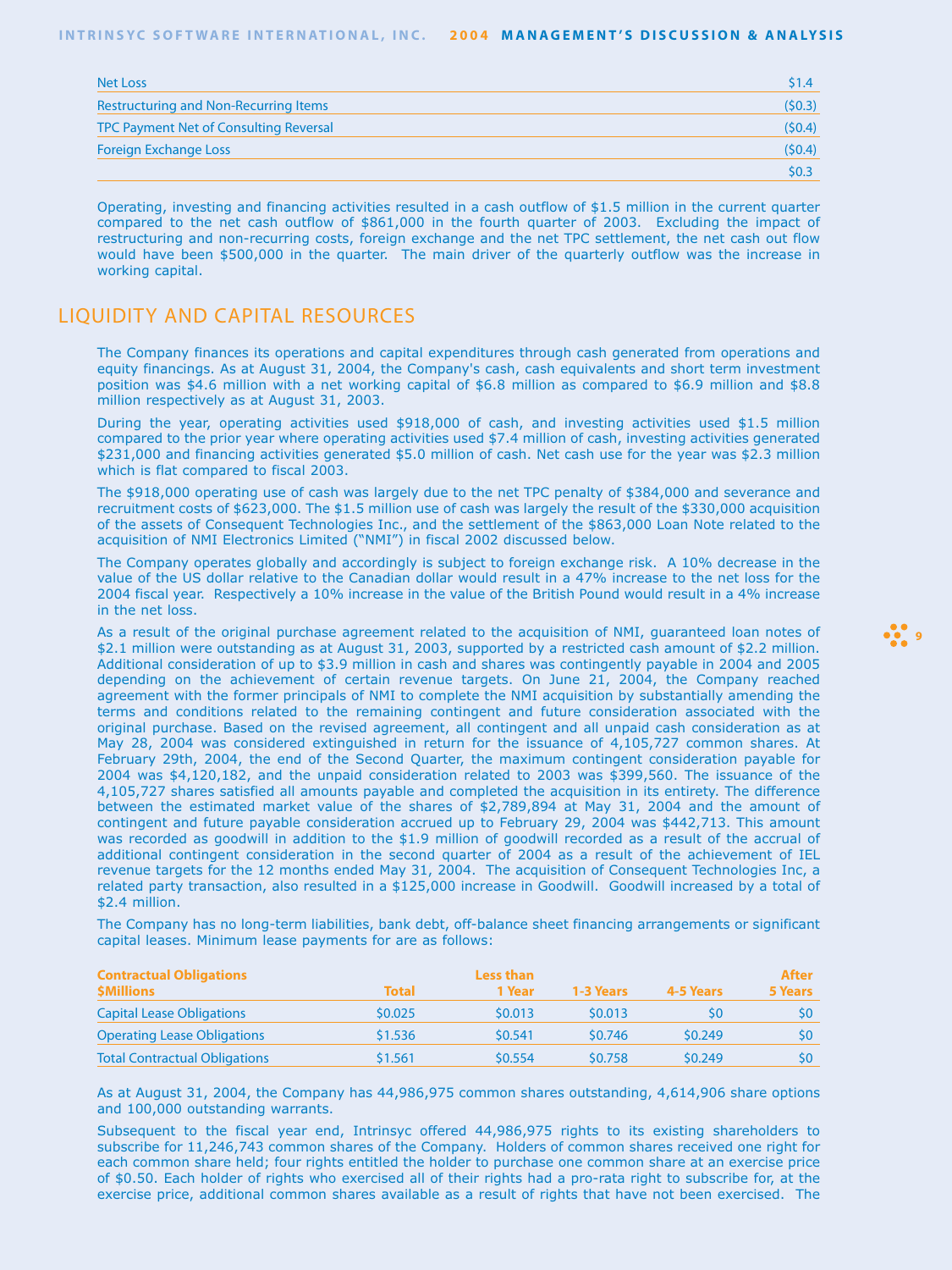Rights Offering was fully subscribed, and rights were exercised resulting in the issuance of 11,246,743 common shares, providing Intrinsyc with CDN \$5,632,671 in gross proceeds and approximately \$5 million in net proceeds.

Following the offering, the Company has 56,233,718 common shares outstanding.

In fiscal 2005 the Company does not have any current plans for significant capital expenditures. We believe that funds on hand are sufficient to fund near term operating activities. On an ongoing basis the Company will continue to investigate various financing options, including additional equity financings, to fund any new development strategies or material operating shortfalls. These options may, or may not, happen depending on the availability of funds under acceptable terms and conditions as well as the requirements that may, or may not, arise due to operating activities.

## RELATED PARTY TRANSACTIONS

On September 9, 2003, the Company acquired from Consequent Technologies Inc. all of its fixed assets, a strategic alliance agreement with Neoteric, Inc. and a non-competition agreement with an employee in return for a cash payment of \$330,000. The Company has recorded the acquisition of these assets in excess of the fair market value of identifiable assets as a combination of intangible assets. As per the Company's accounting policy, these intangible assets will amortize over their useful lives of between two and five years:

| Fair market value of identifiable assets | \$55,920  |
|------------------------------------------|-----------|
| Intangible assets                        | \$274,080 |
| Total purchase price                     | \$330,000 |

Consequent Technologies, Inc. is considered a related party by virtue of common management and board membership. This acquisition of tangible and intangible assets was reviewed and approved by the directors of the Company who are unrelated and independent of Consequent Technologies, Inc.

## CRITICAL ACCOUNTING POLICIES AND ESTIMATES

Intrinsyc prepares its financial statements in accordance with Canadian generally accepted accounting principles ("GAAP"). The preparation of consolidated financial statements in conformity with GAAP requires management to make estimates and assumptions that affect the reported amounts of assets and liabilities and disclosure of contingent assets and liabilities at the date of the financial statements and the reported amounts of revenues and expenses during the reporting period. Estimates are based upon historical experience and various other assumptions that are believed to be reasonable under the circumstances. These estimates are evaluated on an on-going basis and form the basis for making judgments regarding the carrying values of assets and liabilities and the reported amount of revenues and expenses. Actual results may differ from these estimates under different assumptions. Significant estimates include, but are not limited to, the determination of project expenditures for contracts accounted for on the percentage of completion basis, allowance for doubtful accounts, income tax valuation allowances, goodwill impairment tests, the useful lives and valuation of intangible assets, and stock-based compensation. The Company's significant accounting policies are described in Note 2 to the consolidated financial statements.

### **Revenue Recognition**

The Company recognizes revenue from the sale of product and software licenses upon transfer of title, which generally occurs on shipment, unless there are significant post-delivery obligations or collection is not considered probable at the time of sale. When significant post-delivery obligations exist, revenue is deferred until such obligations are fulfilled. Revenue from support obligations is deferred and recognized ratably over the period of the obligation. Revenue from consulting and other services is recorded as the services are performed if there is reasonable certainty as to collectibility.

Revenues from contracts with milestone payments are recognized using the percentage of completion method based on costs incurred relative to total estimated costs to complete. Changes in estimates of contract price, total estimated costs, or estimated losses, if any, are included in the determination of estimated cumulative revenues and expenses in the period the change is determined by management.

#### **Income Taxes**

The Company follows the asset and liability method of accounting for income taxes. Under this method, future income tax assets and liabilities are recognized for the future tax consequences attributable to differences between the financial statement carrying values of existing assets and liabilities and their respective income tax bases. The resulting changes in the net future income tax asset or liability are included in income. Future income tax assets and liabilities are measured using substantively enacted tax rates expected to apply to taxable income in the year in which temporary differences are expected to be recovered or settled. The effect on future income tax assets and liabilities of a change in tax rates is included in income when a change in tax rates is substantively enacted. Future income tax assets are evaluated periodically and if realization is not considered "more likely than not" a valuation allowance is provided.

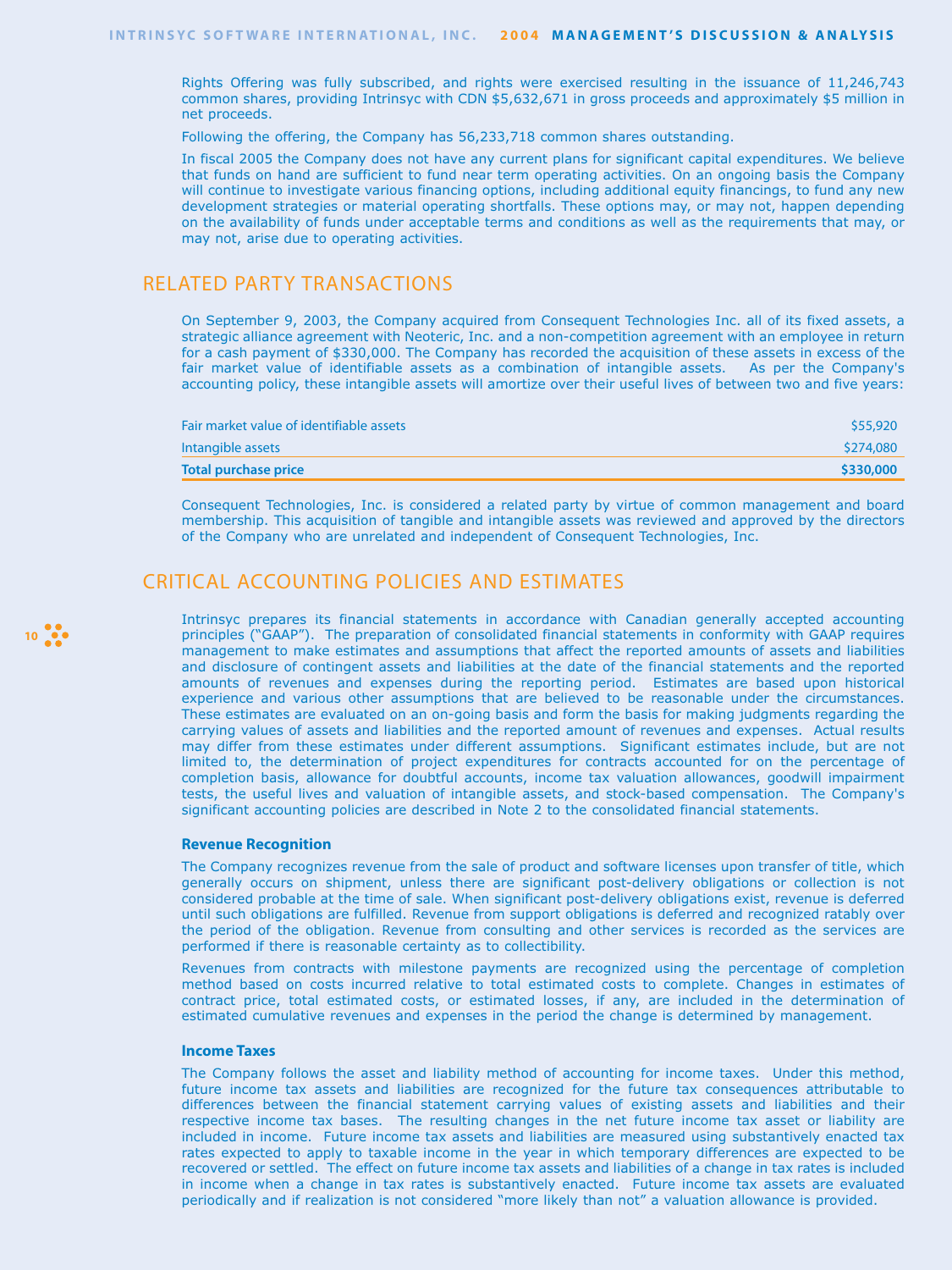#### **Goodwill**

Goodwill is the residual amount that results when the purchase price of an acquired business exceeds the sum of the amounts allocated to the assets acquired, less liabilities assumed, based on their fair values. Goodwill is allocated as of the date of the business combination to the Company's reporting units that are expected to benefit from the synergies of the business combination.

Goodwill is not amortized and is tested for impairment annually or more frequently if events or changes in circumstances indicate that the asset might be impaired. The impairment test is carried out in two steps. In the first step, the carrying amount of the reporting unit is compared with its fair value. When the fair value of a reporting unit exceeds its carrying amount, goodwill of the reporting unit is considered not to be impaired and the second step of the impairment test is unnecessary.

The second step has not been required but would be carried out if the carrying amount of a reporting unit exceeds its fair value, in which case the implied fair value of the reporting unit's goodwill is compared with its carrying amount to measure the amount of the impairment loss. The implied fair value of the reporting unit's goodwill is determined in the same manner as the value of goodwill is determined in a business combination described in the preceding paragraphs, using the fair value of the reporting unit as if it was the purchase price. When the carrying amount of a reporting unit's goodwill exceeds the implied fair value of the goodwill, an impairment loss is recognized in an amount equal to the excess and is presented as a separate line item in the earnings statement before extraordinary items and discontinued operations.

#### **Intangible Assets**

Intangible assets acquired either individually or with a group of other assets are initially recognized and measured at cost. The cost of a group of intangible assets acquired in a transaction, including those acquired in a business combination that meet the specified criteria for recognition apart from goodwill, is allocated to the individual assets acquired based on their relative fair values.

Intangible assets with finite useful lives are amortized over their estimated useful lives. The amortization methods and estimated useful lives of intangible assets are reviewed annually.

Intangible assets with indefinite useful lives are not amortized and are tested for impairment annually, or more frequently if events or changes in circumstances indicate that the asset might be impaired. The impairment test compares the carrying amount of the intangible asset with its fair value, and an impairment loss is recognized in income for the excess, if any.

### **Allowance for Doubtful Accounts**

The Company records an allowance for doubtful accounts related to accounts receivable that are considered to be impaired. The allowance is based on the Company's knowledge of the financial condition of its customers, the aging of the receivables, current business environment and historical experience. A change to these factors could impact the estimated allowance and the provision for bad debts.

**12** 11

#### **Warranty Costs**

The Company accrues warranty cost based on Management's best estimate, with reference to past experience.

#### **Stock-based Compensation**

The Company accounts for all stock-based payments to non-employees, and employee awards that are direct awards of stock, granted on or after September 1, 2002, using the fair value based method. The Company has granted no such awards during the periods presented. The Company uses the settlement method to account for all other stock-based employee compensation awards. Consideration paid by employees on the exercise of stock options is recorded as share capital. The Company discloses the pro forma effect of accounting for these awards under the fair value based method

#### **Risks and Uncertainties**

Intrinsyc faces the risks normally associated with high growth technology companies in dynamic and changing markets.

#### **Limited Operating History**

The Company has a limited operating history, and there can be no assurance that the Company's revenue will continue to grow. As at August 31, 2004, the Company had an accumulated deficit of \$29.5 million. The Company's prospects must be considered in the context of its stage of development, the risks and uncertainties it faces, and the inability of the Company to accurately predict its operating results and the results of product development and sales and marketing initiatives. There can be no assurance that implementation of the Company's strategies will result in the Company becoming profitable.

### **Dependence on Market Acceptance of Internet-enabled Computing Devices**

The market for specialized intelligent computing devices and provisioning software is emerging and the potential size of this market and the timing of its development are not known. As a result, the Company's profit potential is uncertain and the Company's revenue may not grow as fast as the Company anticipates,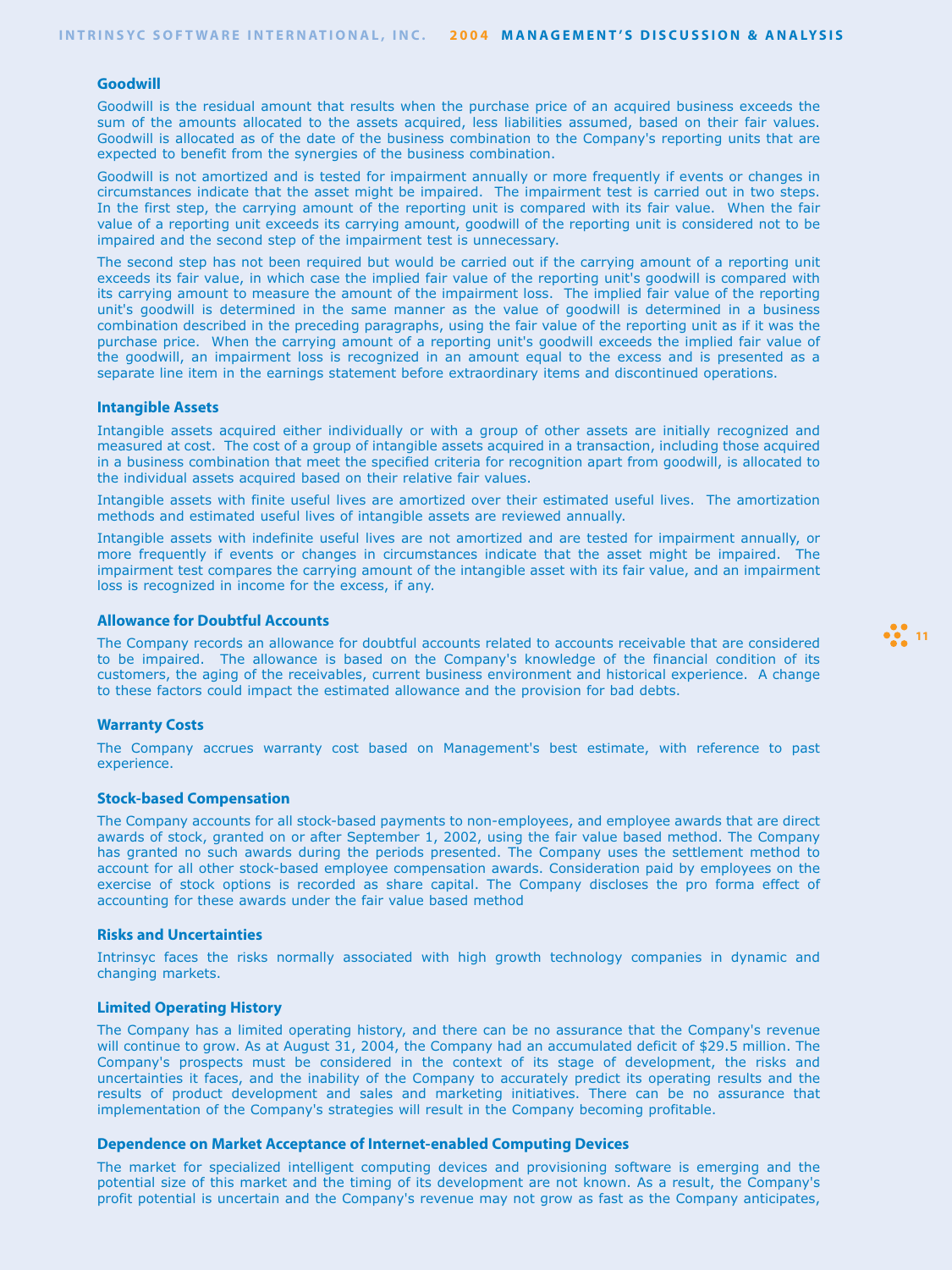if at all. The Company is dependent upon the broad acceptance by businesses and consumers of a wide variety of specialized intelligent computing devices, which will depend on many factors, including:

- the development of content and applications for specialized intelligent computing devices;
- the willingness of large numbers of businesses and consumers to use devices such as handheld and palm-size PCs, and handheld industrial data collectors to perform functions currently carried out manually or by traditional PCs, including inputting and sharing data, communicating among users and connecting to the Internet; and
- the evolution of industry standards that facilitate the distribution of content over the Internet to these devices via wired and wireless telecommunications systems, satellite or cable.

### **Product Development and Technological Change**

The market for the Company's products is characterized by rapidly changing technology, evolving industry standards and frequent new product introductions. To be successful, the Company will need to enhance existing products and to introduce new products and features in response to changing standards, customer requirements, and technological innovations by others. There can be no assurance that the Company will be successful in doing this in a timely manner or at all.

The software industry is characterized by a continuous flow of improved products which render existing products obsolete. There can be no assurance that products or technologies developed by others will not render the Company's products obsolete.

### **Lengthy Sales Cycle**

The typical sales cycle of the Company's integrated solutions is lengthy (generally between 6 and 24 months), unpredictable, and involves significant investment decisions by prospective customers, as well as education of those customers regarding the use and the benefits of the Company's products and services. The purchase of the Company's products and services is often delayed while prospective customers conduct lengthy internal reviews and obtain capital expenditure approvals. Even after deciding to purchase the Company's products or services, the Company's customers tend, in some cases, to deploy the products slowly and deliberately depending on a variety of factors, including the skill level of the customer and the status of its own technology with which the Company's products are to integrate. As a result, the Company's quarterly financial results may vary significantly.

#### **Microsoft May Become a Competitor**

As the developer of Windows CE and .NET, Pocket PC Smartphone edition and embedded Windows NT, Microsoft Company could add features to its operating system that directly compete with the software products and services the Company provides. The ability of the Company's customers or potential customers to obtain software products and services directly from Microsoft Company that compete with the Company's software products and services could harm the Company's business.

#### **Competition**

**12 12** 

Because of intense market competition, the Company may not succeed. Most of the Company's competitors have longer operating histories, stronger brand names and significantly greater financial, technical, marketing and other resources than the Company. Competitors may also have existing relationships with many of the Company's prospective customers, and prospective OEM customers may be developing products for their own use that are comparable to the Company's products. In addition, the Company expects competition to persist and intensify in the future, which could adversely affect the Company's ability to increase sales.

### **Additional Financing**

The Company currently operates at a loss and uses cash provided by equity financings to fund working capital. If adequate funds are not available when required or on acceptable terms, the Company may be required to delay, scale back or terminate its product development activities and sales and marketing efforts, and may be unable to continue operations. There can be no assurance that the Company will be able to obtain the additional financial resources required to compete in its markets on favorable commercial terms or at all. Any equity offering will result in dilution to the ownership interests of shareholders and may result in dilution of the value of such interests.

### **Third Party Manufacturing**

The Company depends on third party manufacturing facilities to manufacture many of its products, which reduces the Company's control over the manufacturing process and exposes the Company to a number of significant risks, including:

- reduced control over delivery schedules, quality assurance, manufacturing yields and production costs;
- lack of guaranteed production capacity or product supply; and
- reliance on third-party manufacturers to maintain competitive manufacturing technologies.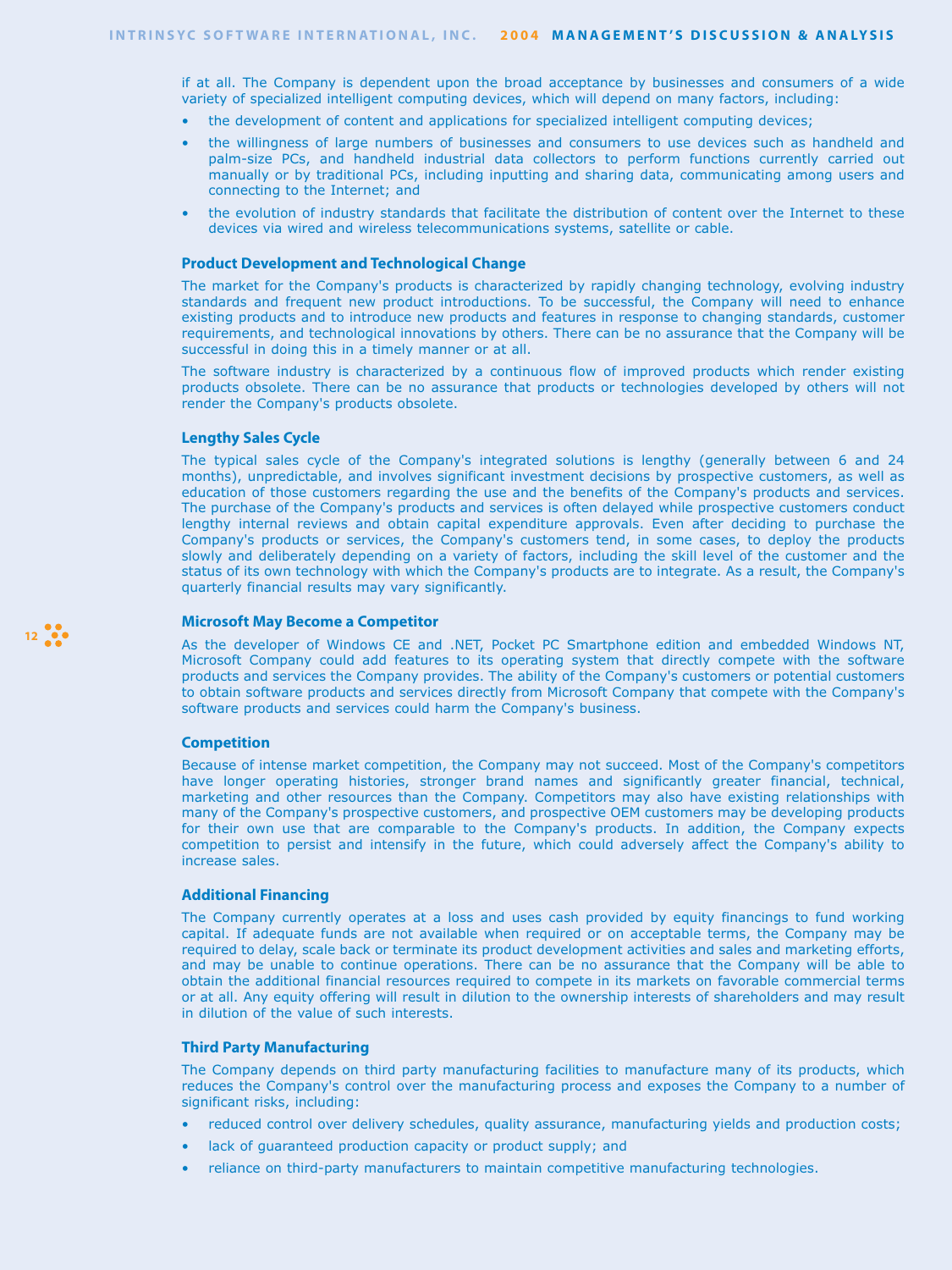The Company does not have supply agreements with its manufacturers and instead obtains manufacturing services on a purchase-order basis. The Company's manufacturers have no obligation to supply the Company with any specific product, in any specific quantity or at any specific price. If the Company's manufacturers were to become unable or unwilling to continue to manufacture its products in required volumes, at acceptable quality, yields and costs, or in a timely manner, the Company's business might be seriously harmed. As a result, the Company would have to attempt to identify and qualify substitute manufacturers for its current manufacturers, which could be time consuming and difficult, and might result in unforeseen manufacturing and operations problems.

#### **Component Suppliers**

Although the Company out-sources its manufacturing, it is responsible for procuring raw materials for its products. The Company's products incorporate components or technologies that are only available from single or limited sources of supply. In particular, some of the Company's integrated circuits are available from a single source. In the past, certain integrated circuits used by the Company in its products have been phased out of production. When this happens, the Company attempts to purchase sufficient inventory to meet its needs until a substitute component can be incorporated into the Company's products. Nonetheless, the Company might be unable to purchase sufficient inventory to meet its demands, or the Company might incorrectly forecast its demands and purchase too many or too few components. Further, the Company's products use components that have in the past been subject to market shortages and substantial price fluctuations. From time to time, the Company has been unable to meet its orders because it was unable to purchase necessary components for its products. If the Company is unable to meet existing orders or to enter into new orders because of a shortage in components, it will likely lose net revenues and risk losing customers and harming its reputation in the marketplace.

#### **Acquisitions**

The Company has, and from time to time in the future may, acquire businesses, products or technologies that it believes complement or expand its existing business. Acquisitions of this type involve a number of risks, including the possibility that the operations of the acquired business will not be profitable or that the attention of the Company's management will be diverted from the day-to-day operation of its business. An unsuccessful acquisition could reduce the Company's margins or otherwise harm its financial condition. Any acquisition could result in a dilutive issuance of equity securities, the incurrence of debt and the loss of key employees. The Company cannot ensure that any acquisitions will be successfully completed or that, if one or more acquisitions are completed, the acquired businesses, products or technologies will generate sufficient revenues to offset the associated costs of the acquisitions or other adverse effects.

#### **Sales and Marketing and Strategic Alliances**

If the Company is to become successful, it must expand its sales and distribution channels and its marketing and technology alliances. There is no assurance the Company will be able to reach agreements with additional alliance or distribution partners on a timely basis or at all, or that these partners will devote sufficient resources to advancing the Company's interests.

The Company's strategic alliances with operating system vendors, semiconductor manufacturers and systems integrators are a key part of the Company's overall business strategy. The Company cannot, however, be certain that it will be successful in developing new strategic relationships or that the Company's strategic partners will view such relationships as significant to their own business or that they will continue their commitment to the Company in the future. The Company's business, results of operation, financial condition and stock price may be materially adversely affected if any strategic partner discontinues its relationship with the Company for any reason. Additionally, the Company relies on the voluntary efforts of its strategic partners rather than compliance with contractual obligations, and there are no minimum performance requirements. Therefore, the Company cannot be certain that these relationships will be successful.

#### **Management of Growth**

The Company's growth has placed significant demands on its management and other resources. The Company's future results of operations will depend in part on the ability of its officers and other key employees to implement and expand operational, customer support and financial control systems and to expand, train and manage its employee base. The Company's future performance will also depend to a significant extent on its ability to identify, attract, train and retain highly skilled sales, technical, marketing and management personnel.

#### **Dependence on Management**

The Company's future success depends on the ability of the Company's management to operate effectively, both individually and as a group. If the Company were to lose the services of any management employees, the Company may encounter difficulties finding qualified replacement personnel and integrating them into the management group.

#### **Potential Fluctuations in Quarterly Results**

The Company's quarterly operating results may vary significantly depending on factors such as the timing of new product introductions and changes in pricing policies by the Company and its competitors, market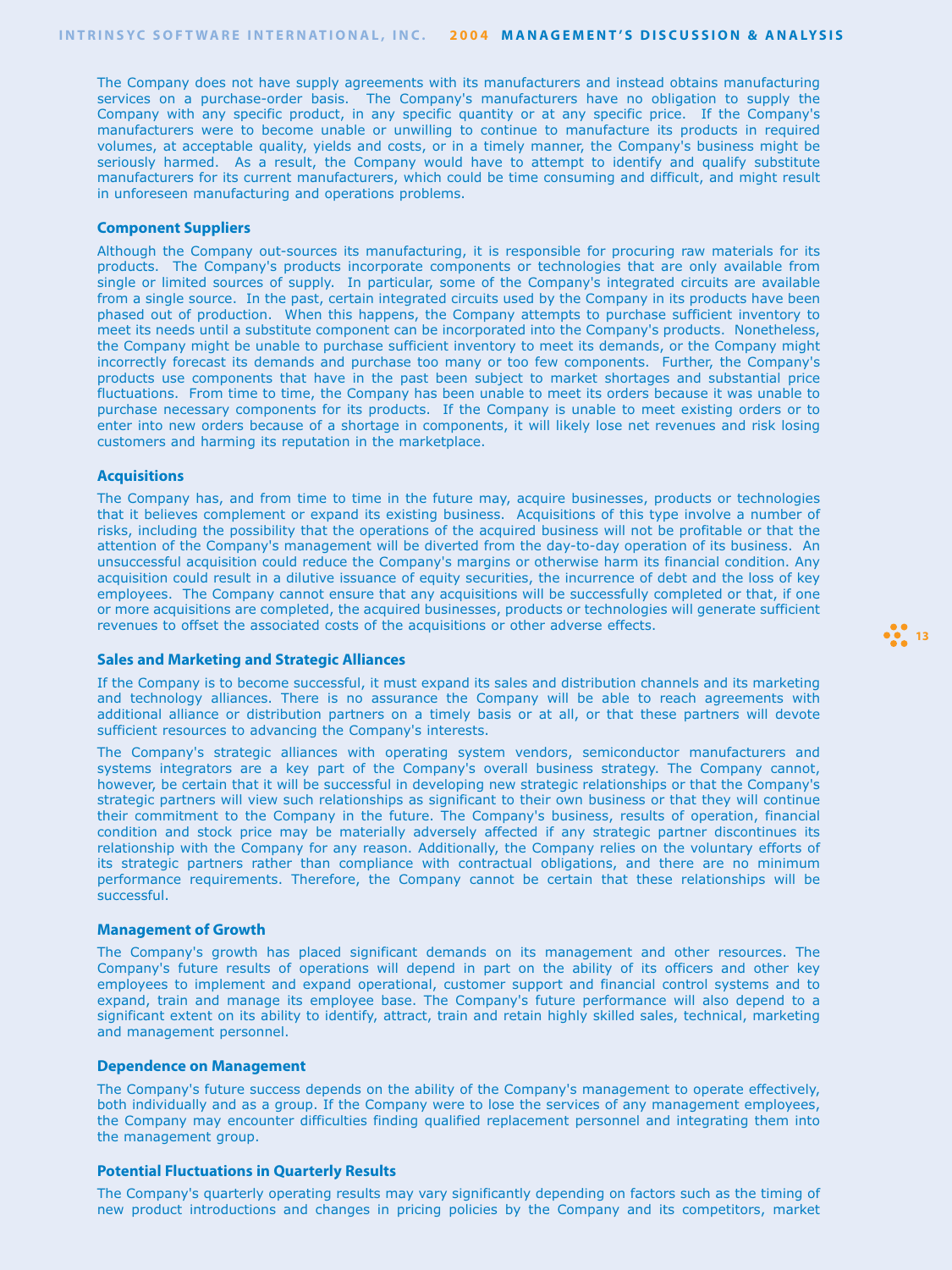acceptance of new and enhanced versions of the Company's products and the timing of significant orders. Because the Company's operating expenses are based on anticipated revenues and a high percentage of the Company's expenses are relatively fixed in the short term, variations in the timing of recognition of revenues can cause significant fluctuations in operating results from quarter to quarter and may result in unanticipated quarterly earnings shortfalls or losses. The market price of the Company's Common Shares may be highly volatile in response to such quarterly fluctuations.

### **Research and Development Expenditures**

If the Company fails to develop new products, or if the products the Company develops are not successful, the Company's business could be harmed. Even if the Company does develop new products which are accepted by its target markets, the Company cannot assure that the revenue from these products will be sufficient to justify the Company's investment in research and development.

#### **Large Software Orders**

Intrinsyc maintains a diverse portfolio of products and services including enterprise software. The quarterly revenues and margins of the company may fluctuate significantly depending on the mix of products delivered which in turn may be dependent on individual customer budget cycles and economic factors.

### **Attracting and Retaining Key Personnel**

Intrinsyc's success will depend in part on its ability to attract and retain highly skilled technical, managerial and marketing personnel. Intrinsyc will continuously review its benefits and compensation structure to ensure that the Company remains an attractive employer and maintains an exciting and challenging work environment.

#### **Uncertain Economy**

The economy in general, and the technology economy specifically, continue to be unpredictable in the short term. Intrinsyc believes that the embedded computing market and smart handheld device market have a significant momentum which will withstand the current economic climate without sustaining any long term detrimental effects.

#### **Foreign Exchange**

The strengthening of the Canadian dollar will continue to negatively impact revenue and service contract gross margins. In addition the Company maintains cash and receivable balances in US dollars and British pounds which are subject to currency fluctuations.

### OUTLOOK

14 **14** 

In 2004, the Company continued to review and re-structured its operations, personnel, markets, customers and strategic vision. The Company continued to take significant steps to develop a strong management team, conserve cash, maintain liquidity and ensure the continuing investment in high potential, next generation technologies in the enterprise mobility and wireless markets.

For fiscal 2005 we believe the market for specialized devices and connected solutions will continue to evolve and expand. We are confident that the current strategic direction of the Company, as well as our strong suite of partners and alliances, has well positioned us to capitalize on the many opportunities we expect this growing market to present. We have reduced our cost structure significantly and have a high degree of confidence in our business model and technology vision.

The Company will continue to invest in technology, people, markets and key partnerships with significant industry participants. The Company will provide high value solutions that enable companies to seamlessly connect and manage devices and enterprise applications throughout a wide range of markets and applications.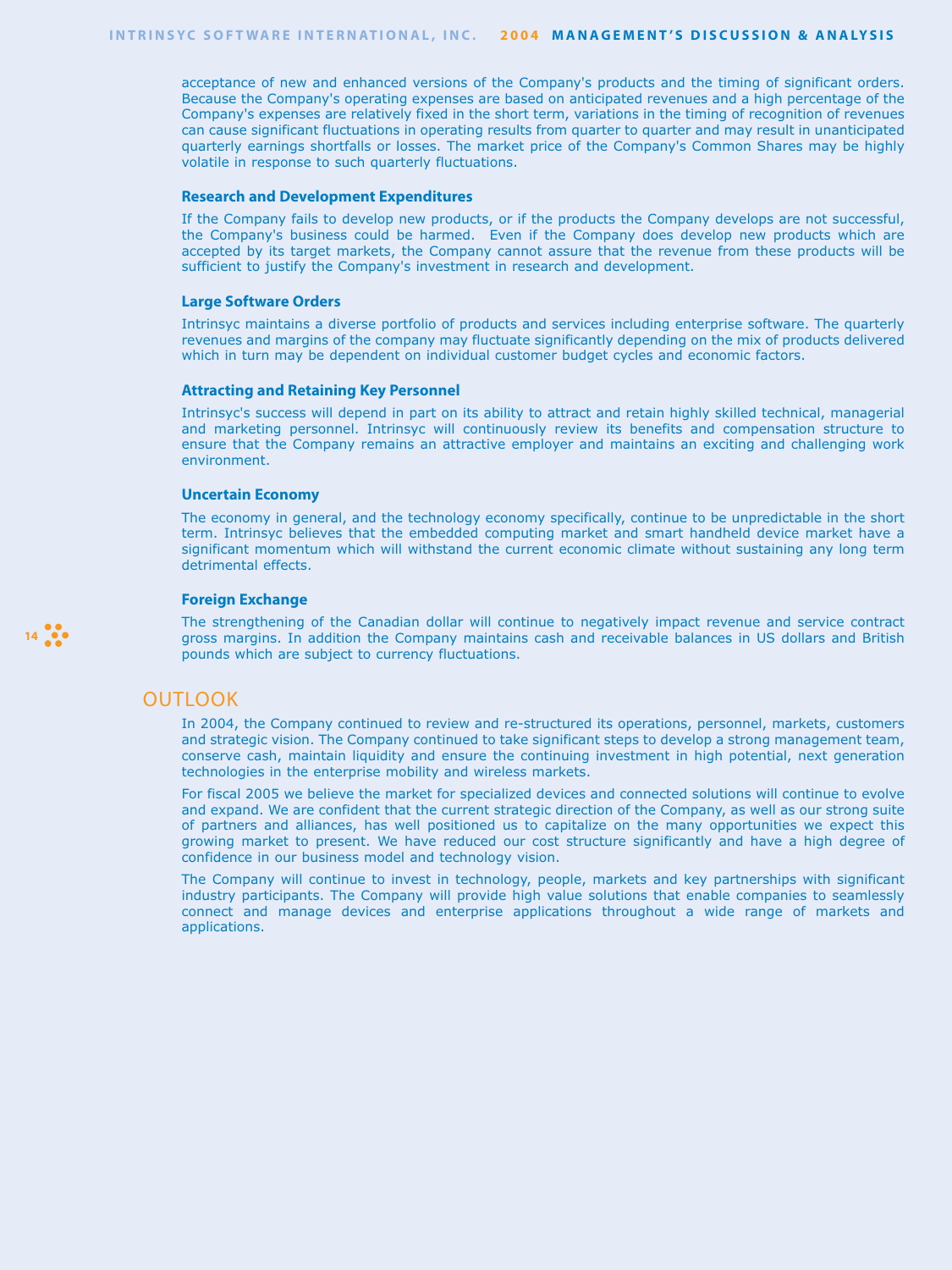**INTRINSYC SOFT WARE INTERNATIONAL, INC. 2004 CONSOLIDATED FINANCIAL STATEMENTS**

## AUDITORS' REPORT

### **To the Shareholders of**

### **Intrinsyc Software International, Inc.**

We have audited the consolidated balance sheet of **Intrinsyc Software International, Inc.** (formerly Intrinsyc Software, Inc.) as at August 31, 2004 and the consolidated statements of operations and deficit and cash flows for the year then ended. The financial statements are the responsibility of the Company's management. Our responsibility is to express an opinion on these financial statements based on our audit.

We conducted our audit in accordance with Canadian generally accepted auditing standards. Those standards require that we plan and perform an audit to obtain reasonable assurance whether the financial statements are free of material misstatement. An audit includes examining, on a test basis, evidence supporting the amounts and disclosures in the financial statements. An audit also includes assessing the accounting principles used and significant estimates made by management, as well as evaluating the overall financial statement presentation.

In our opinion, these consolidated financial statements present fairly, in all material respects, the financial position of the Company as at August 31, 2004 and the results of its operations and its cash flows for the year then ended in accordance with Canadian generally accepted accounting principles.

The consolidated financial statements as at August 31, 2003 and for the year ended were reported on by other auditors.

Vancouver, Canada,

Ernst & Young LLP

**15**<sup>15</sup>

October 29, 2004. Chartered Accountants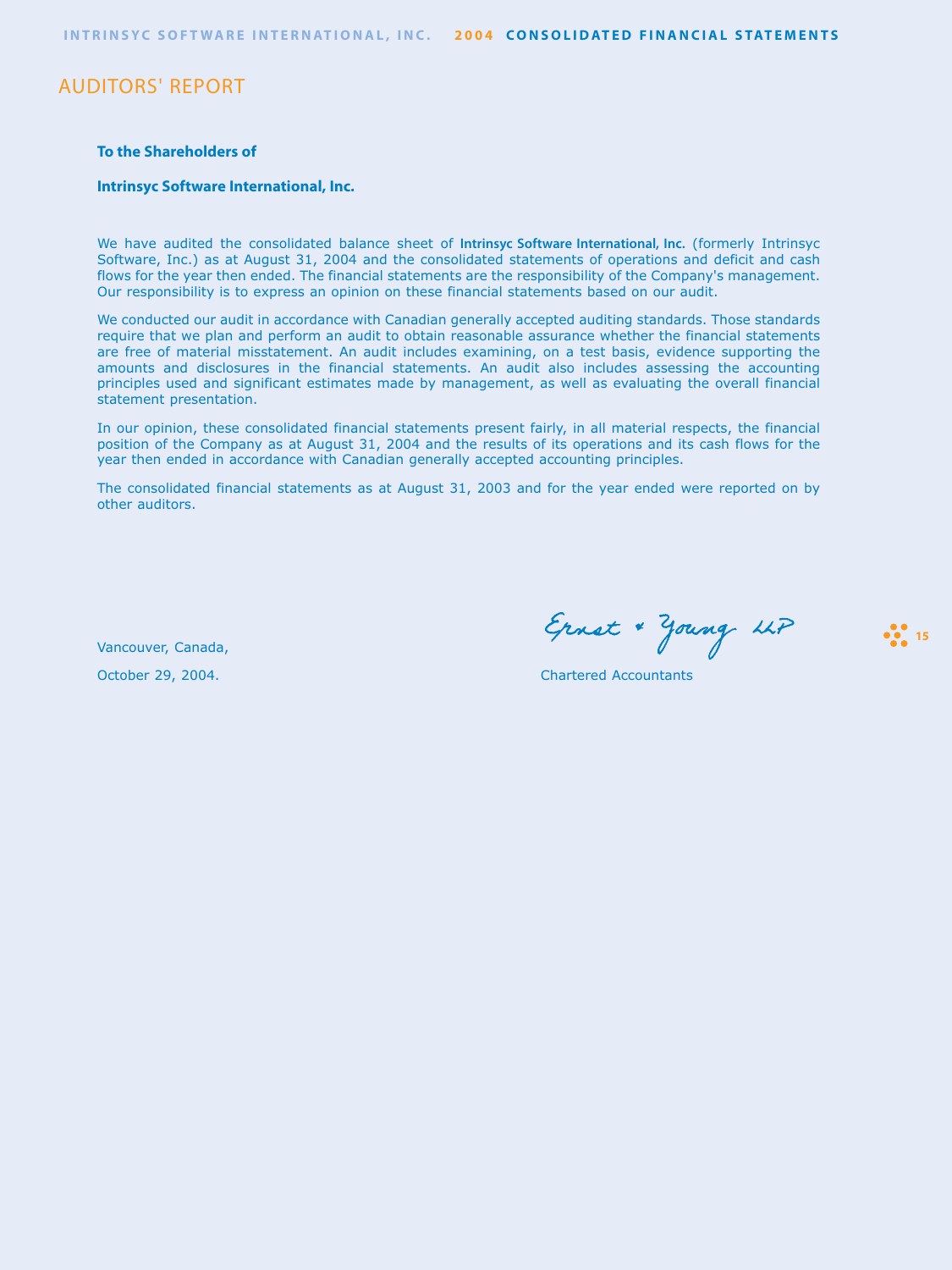# CONSOLIDATED BALANCE SHEET

## **As at August 31**

|                                                   | 2004<br>\$   | 2003<br>\$     |
|---------------------------------------------------|--------------|----------------|
| <b>ASSETS</b>                                     |              |                |
| <b>Current</b>                                    |              |                |
| Cash and cash equivalents [note 5]                | 4,600,460    | 6,920,785      |
| Funds held in trust [note 4[b]]                   |              | 461,438        |
| Restricted cash [note 4[a]]                       |              | 1,983,661      |
| <b>Accounts receivable</b>                        | 3,381,271    | 3,332,946      |
| Other receivable [note 11[b]]                     | 947,374      | 960,282        |
| Inventory                                         | 277,840      | 629,931        |
| <b>Prepaid expenses</b>                           | 334,780      | 156,215        |
| <b>Total current assets</b>                       | 9,541,725    | 14,445,258     |
| Capital assets [note 6]                           | 838,268      | 1,188,418      |
| Goodwill [note 7[a]]                              | 14,189,478   | 11,671,498     |
| Other intangible assets [note 7[b]]               | 1,442,848    | 1,668,786      |
| <b>Total assets</b>                               | 26,012,319   | 28,973,960     |
| <b>LIABILITIES AND SHAREHOLDERS' EQUITY</b>       |              |                |
| <b>Current</b>                                    |              |                |
| Accounts payable and accrued liabilities          | 2,031,780    | 2,287,062      |
| Deferred revenue                                  | 645,820      | 459,803        |
| Future income taxes [note 10]                     | 94,600       | 144,600        |
| Guaranteed loan note [note 4[a]]                  |              | 1,983,661      |
| Loan note [note 4[a]]                             |              | 804,271        |
| <b>Total current liabilities</b>                  | 2,772,200    | 5,679,397      |
| Future income taxes [note 10]                     | 261,433      | 356,033        |
| <b>Total liabilities</b>                          | 3,033,633    | 6,035,430      |
| Commitments and contingencies [note 11]           |              |                |
| <b>Shareholders' equity</b>                       |              |                |
| Share capital [note 9]                            | 52,328,077   | 49,512,683     |
| Share purchase warrants [note 9]                  | 163,500      | 140,000        |
| Shares to be issued                               |              | 399,560        |
| <b>Cumulative translation adjustment</b>          | (27, 792)    | (88, 855)      |
| <b>Deficit</b>                                    | (29,485,099) | (27, 024, 858) |
| <b>Total shareholders' equity</b>                 | 22,978,686   | 22,938,530     |
| <b>Total liabilities and shareholders' equity</b> | 26,012,319   | 28,973,960     |

See accompanying notes to consolidated financial statements

On behalf of the Board:

DRHS

Director Director

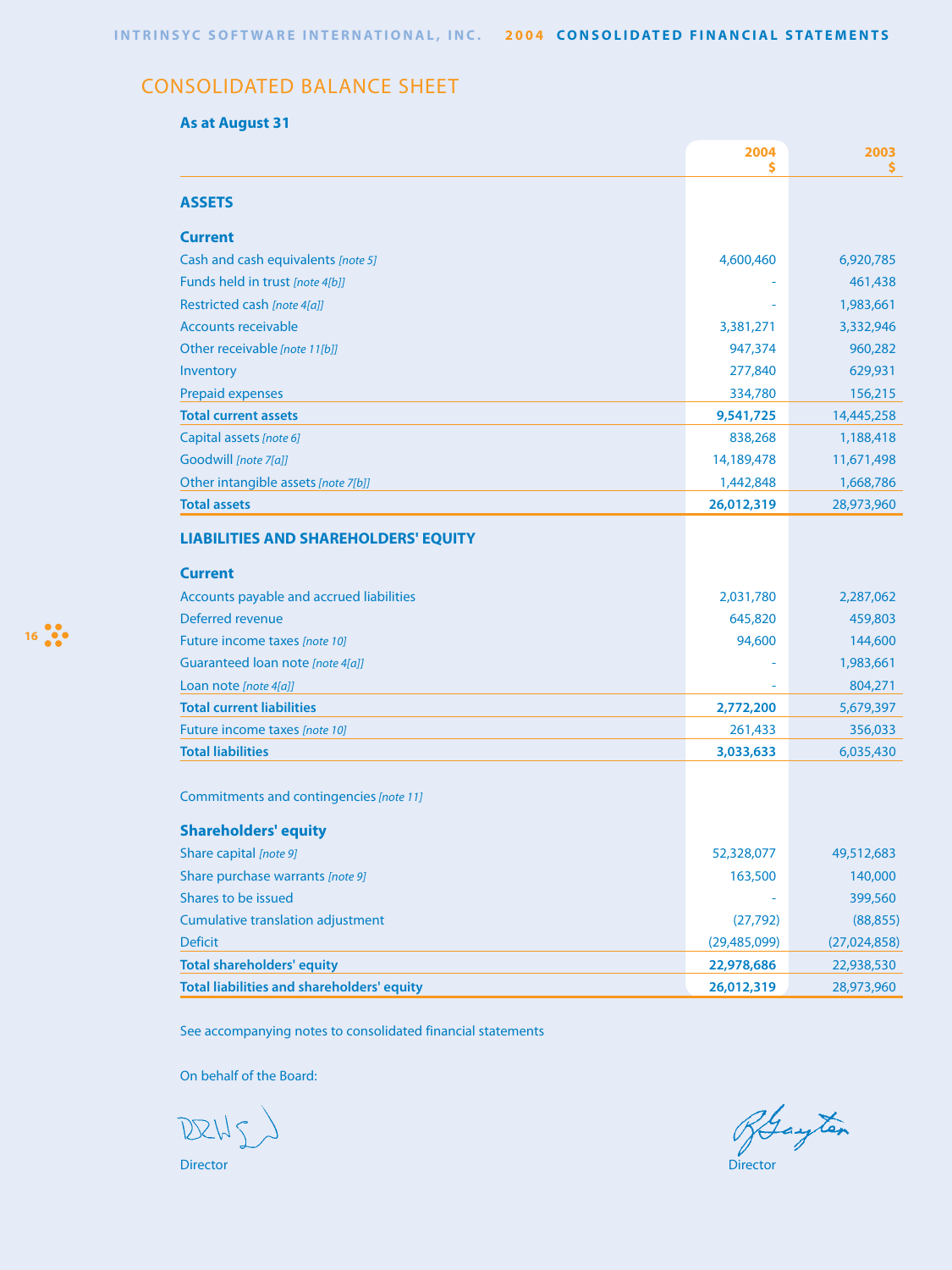# CONSOLIDATED STATEMENT OF OPERATIONS AND DEFICIT

## **Year ended August 31**

|                                                       | 2004<br>Ś  | 2003<br>s   |
|-------------------------------------------------------|------------|-------------|
| <b>Revenues</b> [note 13]                             | 15,175,928 | 13,879,023  |
| Cost of sales                                         | 8,927,120  | 9,082,426   |
|                                                       | 6,248,808  | 4,796,597   |
| <b>Expenses</b>                                       |            |             |
| Administration                                        | 2,450,740  | 2,408,045   |
| <b>Marketing and sales</b>                            | 3,427,404  | 4,218,864   |
| <b>Research and development</b>                       | 1,507,017  | 3,659,959   |
| Amortization                                          | 1,097,774  | 1,288,863   |
| Restructuring and other costs [note 14]               | 623,000    | 712,393     |
| Less: Technology Partnerships Canada Funding          |            |             |
| Investment [note 11[b]]                               | (219,053)  | (1,327,675) |
|                                                       | 8,886,882  | 10,960,449  |
| Loss before other earnings (expense) and income taxes | 2,638,074  | 6,163,852   |
| Other expense (earnings)                              |            |             |
| Foreign exchange loss (gain) [note 12]                | (35,591)   | 1,158,692   |
| Interest expense (income)                             | (7, 971)   | (255, 105)  |
|                                                       | (43, 562)  | 903,587     |
| Loss before income taxes                              | 2,594,512  | 7,067,439   |
| Income tax expense (recovery) [note 10]               |            |             |
| Current                                               | 10,329     | 194,782     |
| <b>Future</b>                                         | (144,600)  | (214,600)   |
|                                                       | (134, 271) | (19, 818)   |
| Loss for the year                                     | 2,460,241  | 7,047,621   |
| Deficit, beginning of year                            | 27,024,858 | 19,977,237  |
| Deficit, end of year                                  | 29,485,099 | 27,024,858  |
| Loss per share                                        | 0.06       | 0.18        |
| Weighted average number of shares outstanding         | 41,631,629 | 38,403,770  |

See accompanying notes to consolidated financial statements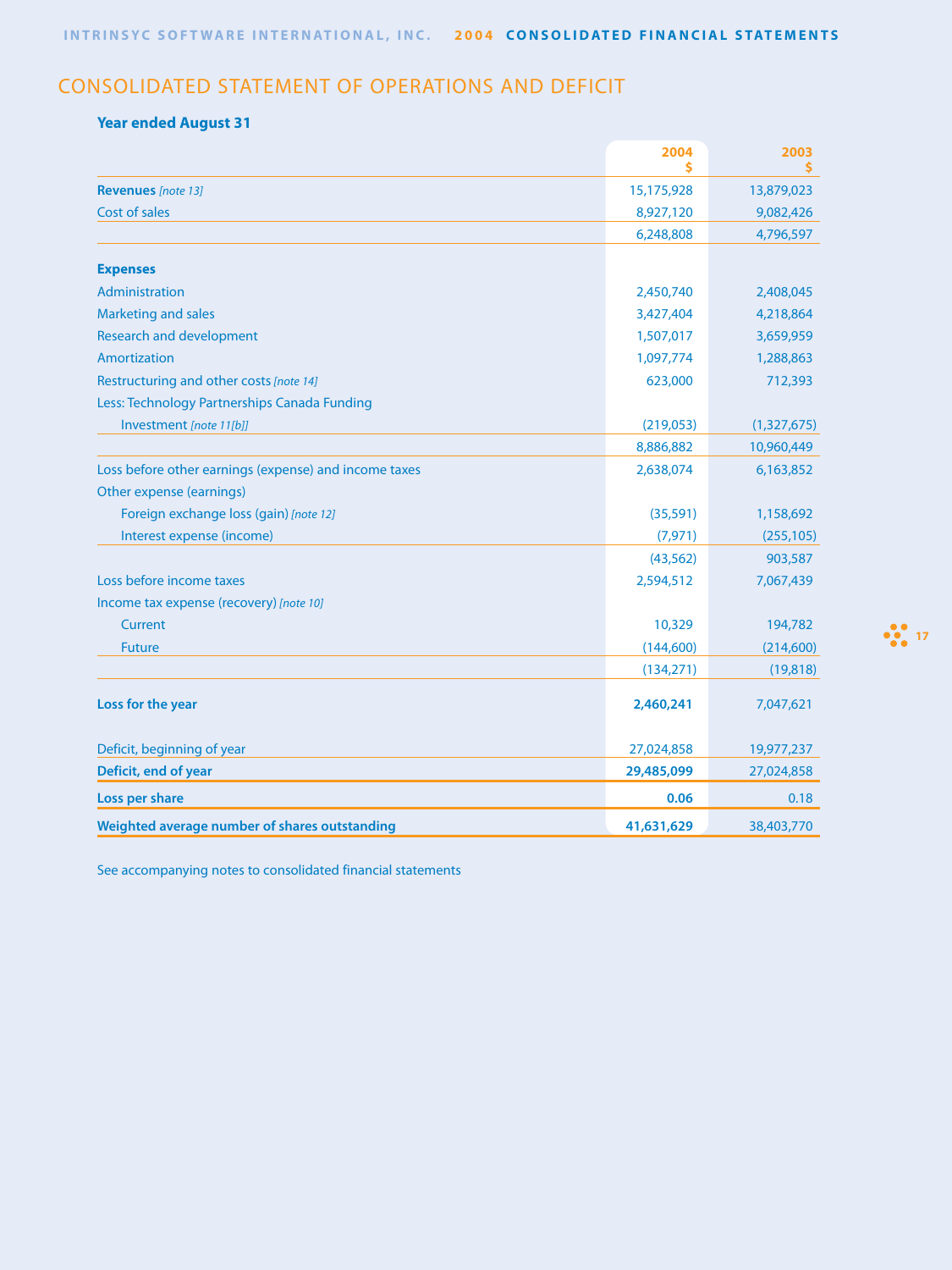# CONSOLIDATED STATEMENT OF CASH FLOWS

## **Year ended August 31**

|                                                                                    | 2004<br>s   | 2003        |
|------------------------------------------------------------------------------------|-------------|-------------|
| <b>OPERATING ACTIVITIES</b>                                                        |             |             |
| Loss for the year                                                                  | (2,460,241) | (7,047,621) |
| Items not involving cash                                                           |             |             |
| Amortization                                                                       | 1,097,774   | 1,288,863   |
| Unrealized foreign exchange loss on contingent consideration                       | 58,679      |             |
| <b>Future income taxes</b>                                                         | (144,600)   | (214,600)   |
| Changes in non-cash operating working capital                                      |             |             |
| Income taxes payable                                                               | (53, 299)   |             |
| Funds held in trust (current) [note 4[a]]                                          | 461,438     | 56,262      |
| Restricted cash (current) [note 4[a]]                                              |             | (2,247,933) |
| <b>Accounts receivable</b>                                                         | (48, 325)   | 1,826,422   |
| Other receivable                                                                   | 12,908      | 296,136     |
| Inventory                                                                          | 352,091     | 123,224     |
| <b>Prepaid expenses</b>                                                            | (178, 565)  | 107,394     |
| Accounts payable and accrued liabilities                                           | (201, 983)  | (1,631,426) |
| Deferred revenue                                                                   | 186,017     | 20,753      |
| <b>Cash used in operating activities</b>                                           | (918, 106)  | (7,422,526) |
|                                                                                    |             |             |
| <b>INVESTING ACTIVITIES</b>                                                        |             |             |
| <b>IEL acquisition costs</b>                                                       | (102, 146)  |             |
| Loan note                                                                          | (862,950)   |             |
| Funds held in trust (long-term) [note 4[b]]                                        |             | 520,461     |
| Acquisition of intangible assets                                                   | (355, 884)  |             |
| Purchase of capital assets                                                         | (165, 802)  | (288, 981)  |
| Cash (used in) provided by investing activities                                    | (1,486,782) | 231,480     |
| <b>FINANCING ACTIVITIES</b>                                                        |             |             |
| Issuance of common shares for cash                                                 |             |             |
| <b>Warrants</b>                                                                    | 23,500      |             |
| <b>Options</b>                                                                     |             | 51,590      |
| Restricted cash (long-term) [note 4[a]]                                            |             | 5,396,510   |
| Cash guarantee on common shares issued                                             |             | (445, 435)  |
| <b>Cash provided by financing activities</b>                                       | 23,500      | 5,002,665   |
| Foreign exchange effect on cash and cash equivalents                               | 61,063      | (117,766)   |
| Decrease in cash and cash equivalents                                              | (2,320,325) | (2,306,147) |
| Cash and cash equivalents, beginning of year                                       | 6,920,785   | 9,226,932   |
| Cash and cash equivalents, end of year                                             | 4,600,460   | 6,920,785   |
| <b>Supplementary information</b>                                                   |             |             |
| Interest paid                                                                      | 92,367      | 2,472       |
| Interest received                                                                  | 58,837      | 270,048     |
| Income taxes paid                                                                  | 123,277     | 56,358      |
| Non-cash investing                                                                 |             |             |
| Additional consideration payable in relation to the acquisition of IEL [note 4[a]] | 2,392,334   | 4,724,461   |

See accompanying notes to consolidated financial statements

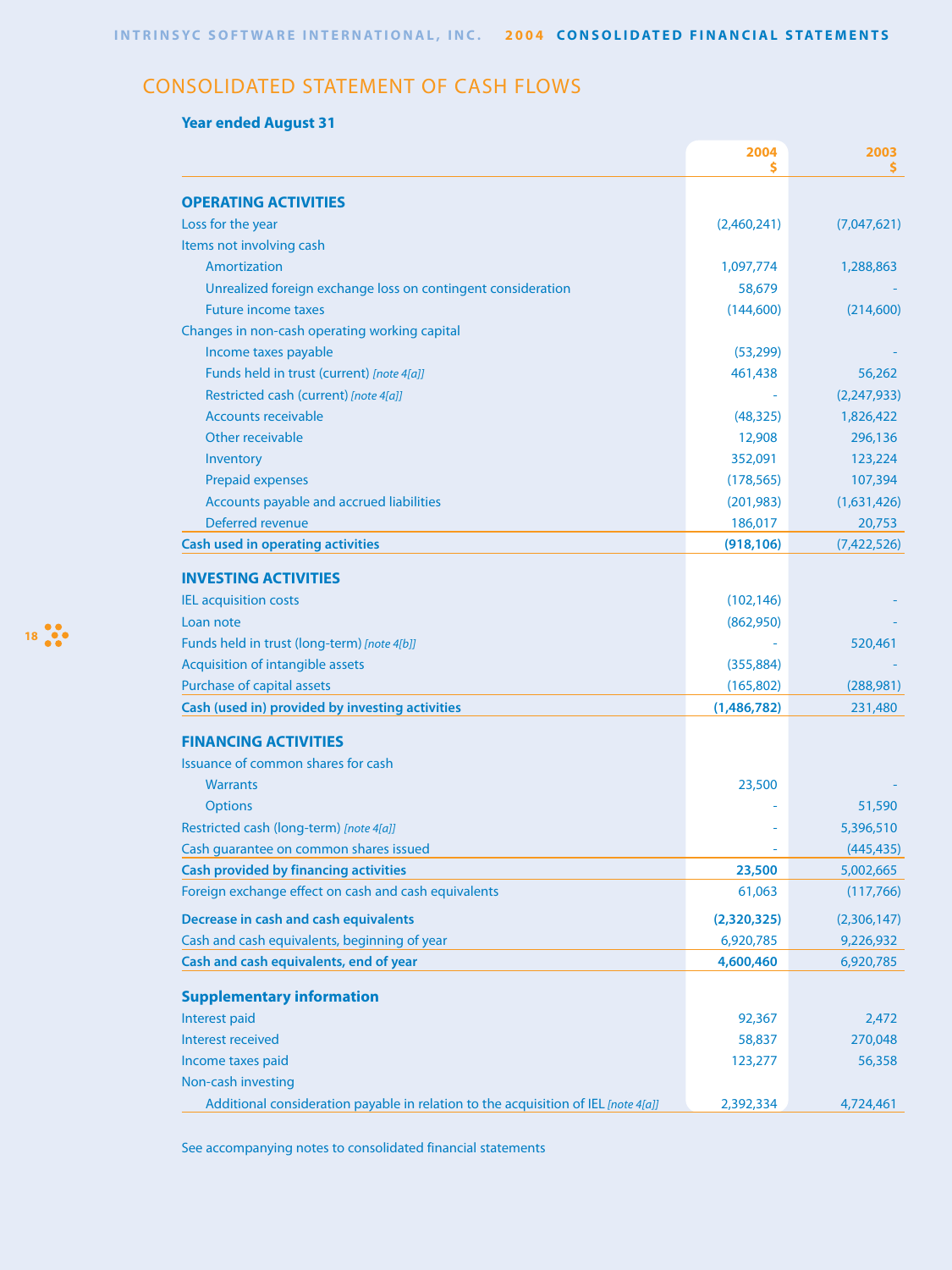### 1. ORGANIZATION

The Company was incorporated on August 31, 1992 under the laws of Alberta and continued under the Company Act (British Columbia) on July 19, 1995. Articles of Continuance were filed under the Canada Business Corporations Act on May 1, 2003 to continue the Company federally and change the name of the Company from Intrinsyc Software, Inc. to Intrinsyc Software International, Inc. The Company provides an integrated framework of embedded hardware, software and service solutions for creating, networking and managing specialized intelligent devices.

## 2. SIGNIFICANT ACCOUNTING POLICIES

These consolidated financial statements are presented in Canadian dollars and have been prepared by management in accordance with Canadian generally accepted accounting principles.

#### **Principles of consolidation**

The consolidated financial statements include the accounts of the Company and its wholly owned subsidiaries, Intrinsyc Software (USA) Inc., Linar Limited and Intrinsyc Europe Ltd. The Company has eliminated all significant intercompany balances and transactions.

### **Use of estimates**

The preparation of financial statements in conformity with Canadian generally accepted accounting principles requires management to make estimates and assumptions that affect the reported amounts of assets and liabilities and the disclosure of contingent assets and liabilities at the date of the financial statements, and the reported amounts of revenues and expenses during the reporting period. Actual results could differ from those estimates used in the preparation of the financial statements.

#### **Cash equivalents**

Cash equivalents include short-term deposits, which are all deposits rated R1, term deposits, guaranteed investment certificate deposits or banker's acceptances, with a term to maturity of three months or less when acquired. Short-term deposits are valued at cost.

#### **Inventory**

Inventory is valued at the lower of cost and estimated net realizable value with cost being determined on a first-in-first-out basis.

**19** 

#### **Allowance for doubtful accounts**

The Company records an allowance for doubtful accounts related to accounts receivable that are considered to be impaired. The allowance is based on the Company's knowledge of the financial condition of its customers, the aging of the receivables, current business environment and historical experience. A change to these factors could impact the estimated allowance and the provision for bad debts.

### **Research and development**

The Company expenses research costs as they are incurred. Development costs are expensed as incurred unless they meet certain specified criteria for deferral and amortization. No development costs have been deferred in the current period, as the criteria for deferral were not met.

#### **Capital assets**

Capital assets are initially recorded at cost. Amortization is subsequently provided on the following basis:

| Computers and equipment       | 30% declining-balance |
|-------------------------------|-----------------------|
| Computer software             | 3 years straight-line |
| <b>Furniture and fixtures</b> | 20% declining-balance |

Leasehold improvements are amortized on a straight-line basis over the shorter of the initial lease term or their expected useful life.

### **Leases**

Leases are classified as either capital or operating. Those leases, which transfer substantially all the benefits and risks of ownership of the property to the Company are accounted for as capital leases. Capital lease obligations reflect the present value of future lease payments, discounted at the appropriate interest rate.

All other leases are accounted for as operating leases wherein rental payments are charged to income as incurred.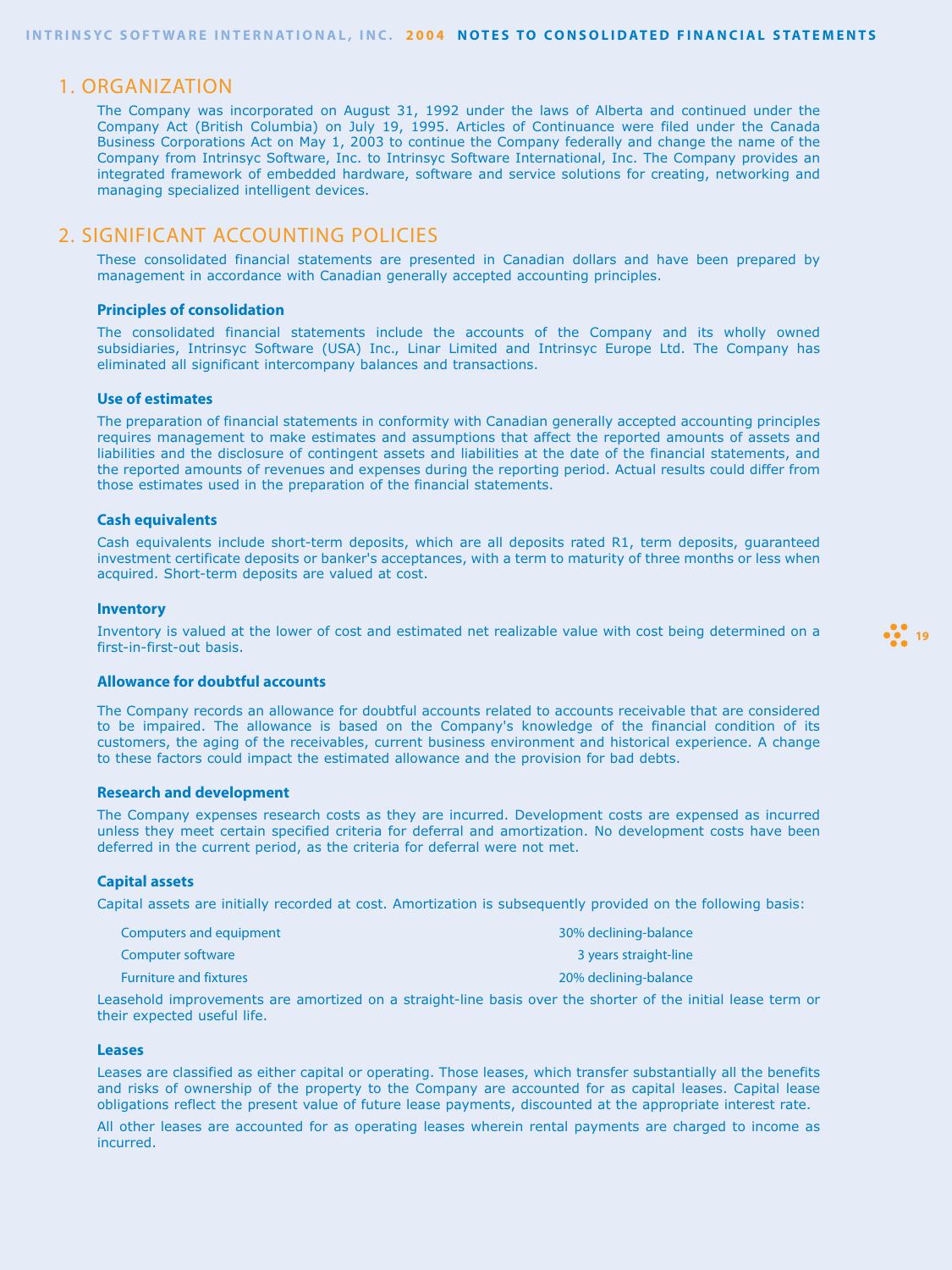## 2. SIGNIFICANT ACCOUNTING POLICIES (CONT'D.)

#### **Intellectual property and other intangible assets**

Intellectual property is recorded at cost. Intellectual property related to software is amortized on a straightline basis over six years.

Intangible assets acquired either individually or with a group of other assets are initially recognized and measured at cost. The cost of a group of intangible assets acquired in a transaction, including those acquired in a business combination that meet the specified criteria for recognition apart from goodwill, is allocated to the individual assets acquired based on their relative fair values.

Intangible assets with finite useful lives are amortized over their estimated useful lives. The amortization methods and estimated useful lives of intangible assets are reviewed annually.

Intangible assets with indefinite useful lives are not amortized and are tested for impairment annually, or more frequently if events or changes in circumstances indicate that the asset might be impaired. The impairment test compares the carrying amount of the intangible asset with its fair value, and an impairment loss is recognized in income for the excess, if any.

#### **Goodwill**

Goodwill is the residual amount that results when the purchase price of an acquired business exceeds the sum of the amounts allocated to the identifiable assets acquired, less liabilities assumed, based on their fair values. Goodwill is allocated as of the date of the business combination to the Company's reporting unit that are expected to benefit from the synergies of the business combination.

Goodwill is not amortized and is tested for impairment annually, or more frequently if events or changes in circumstances indicate that the asset might be impaired. The impairment test is carried out in two steps. In the first step, the carrying amount of the reporting unit is compared with its fair value. When the fair value of a reporting unit exceeds its carrying amount, goodwill of the reporting unit is considered not to be impaired and the second step of the impairment test is unnecessary. Management tested this first step at September 1, 2002, August 31, 2003 and August 31, 2004. The second step was not required to be carried out as the fair value of the reporting unit exceeded its carrying value.

The second step has not been required, but would be carried out if the carrying amount of a reporting unit exceeds its fair value, in which case the implied fair value of the reporting unit's goodwill is compared with its carrying amount to measure the amount of the impairment loss, if any. The implied fair value of the reporting unit's goodwill is determined in the same manner as the value of goodwill is determined in a business combination described in the first paragraph, using the fair value of the reporting unit as if it was the purchase price. When the carrying amount of a reporting unit's goodwill exceeds the implied fair value of the goodwill, an impairment loss is recognized in an amount equal to the excess and is presented as a separate line item in the earnings statement before extraordinary items and discontinued operations.

#### **Revenue recognition**

The Company recognizes revenue from the sale of product and software licenses upon transfer of title, which generally occurs on shipment, unless there are significant post-delivery obligations or collection is not considered probable at the time of sale. When significant post-delivery obligations exist, revenue is deferred until such obligations are fulfilled. Revenue from support obligations is deferred and recognized ratably over the period of the obligation. Revenue from consulting and other services is recorded as the services are performed if there is reasonable certainty as to collectibility.

Revenues from contracts with milestone payments are recognized using the percentage of completion method based on costs incurred relative to total estimated costs to complete. Changes in estimates of contract price, total estimated costs, or estimated losses, if any, are included in the determination of estimated cumulative revenues and expenses in the period the change is determined by management.

#### **Warranty costs**

The Company accrues warranty costs based on management's best estimate, with reference to past experience.

#### **Share issue costs**

The Company reduces the value of consideration assigned to shares issued by the costs, net of income tax recoveries, of issuing the shares.

### **Impairment of capital assets**

The Company monitors the recoverability of capital assets, based on factors such as future utilization, business climate and the future undiscounted cash flows expected to result from the use of the related assets. The Company's policy is to record an impairment loss in the period when the Company determines that the carrying amount of the asset will not be recoverable. At that time, the carrying amount is written down to the undiscounted future cash flows. To August 31, 2004, the Company has not recorded any such impairment losses.

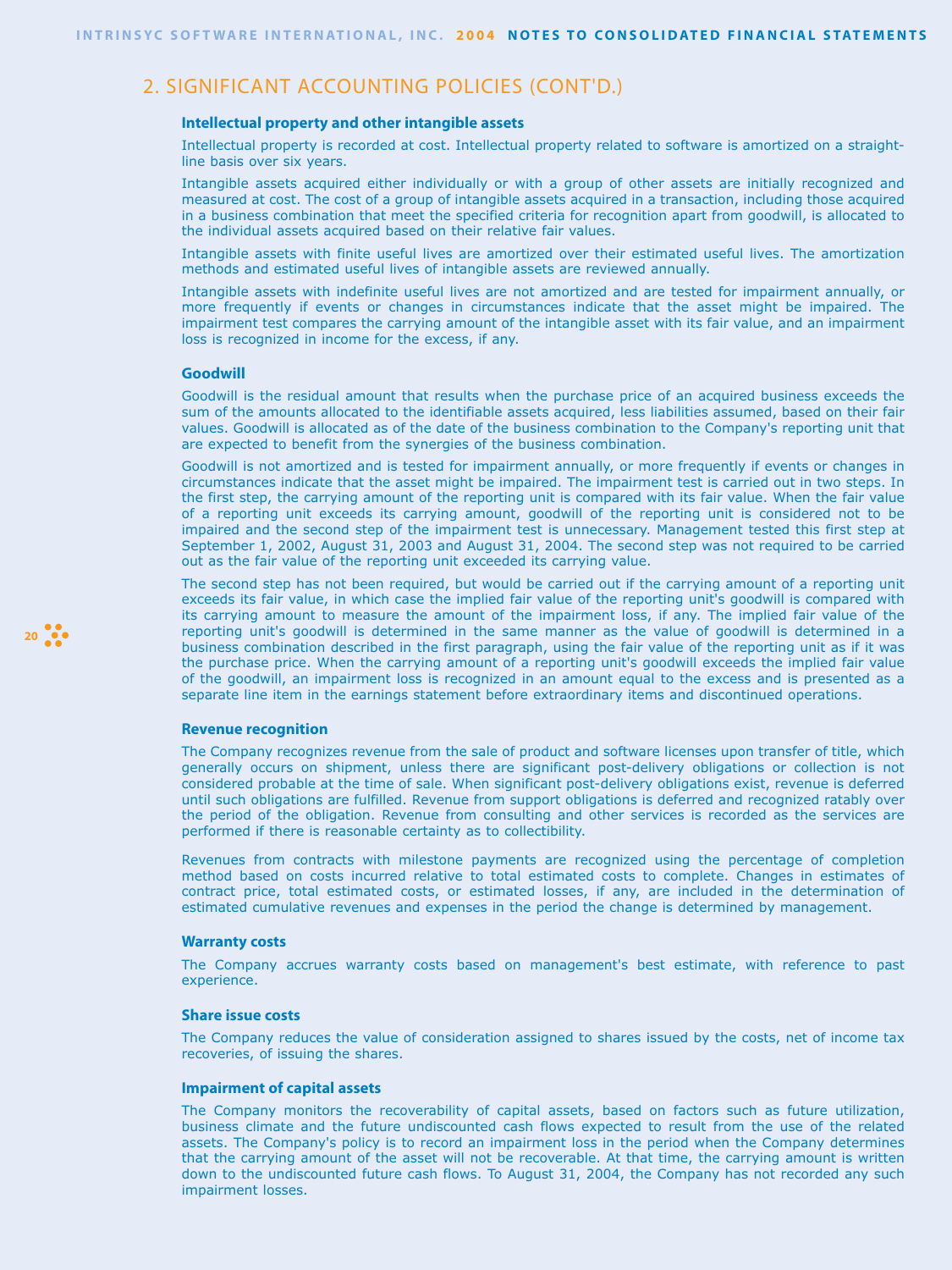## 2. SIGNIFICANT ACCOUNTING POLICIES (CONT'D.)

#### **Translation of foreign currencies**

Foreign operations that are considered integrated (financially and operationally dependent on the parent) are translated to Canadian dollars using current rates of exchange for monetary assets and liabilities. Historical rates of exchange are used for non-monetary assets and liabilities and average rates for the period are used for revenues and expenses except for amortization, which is translated at exchange rates used in the translation of the related asset accounts. Gains or losses resulting from these translation adjustments are included in income.

Foreign operations that are considered self-sustaining (financially and operationally independent of the parent) are translated to Canadian dollars using the current rates of exchange for assets and liabilities and using average rates for the year for revenues and expenses. Gains or losses resulting from these translation adjustments are deferred in a separate component of shareholders' equity ("Cumulative translation adjustment") until there is a realized reduction in the parent's net investment in the foreign operation.

Transactions completed in foreign currencies are recorded in Canadian dollars at the rates prevailing at the time of the transactions. Monetary assets and liabilities denominated in foreign currencies are recorded in the consolidated financial statements in equivalent Canadian dollars at the rate of exchange prevailing at the balance sheet date.

### **Stock-based compensation**

The Company accounts for all stock-based payments to non-employees, and employee awards that are direct awards of stock, granted on or after September 1, 2002, using the fair value based method. The Company has granted no such awards during the periods presented. The Company uses the settlement method to account for all other stock-based employee compensation awards. Consideration paid by employees on the exercise of stock options is recorded as share capital. The Company discloses the pro forma effect of accounting for these awards under the fair value based method [see note 8].

#### **Loss per share**

The loss per share is calculated by using the weighted average number of common shares outstanding during the period. If in a reporting period the Company has outstanding dilutive equity instruments, the diluted loss per share is calculated using the treasury stock method. Diluted per share amounts have not been disclosed as the effect of outstanding options and warrants is anti-dilutive for all periods presented.

#### **Income taxes**

The Company follows the asset and liability method of accounting for income taxes. Under this method, future income taxes are recognized for the future income tax consequences attributable to differences between the financial statement carrying values of existing assets and liabilities and their respective income tax bases (temporary differences). Changes in the net future tax asset or liability are included in income. Future tax assets and liabilities are measured using enacted or substantively enacted tax rates expected to apply to taxable income in the years in which temporary differences are expected to be recovered or settled. The effect on future income tax assets and liabilities of a change in tax rates is included in income in the period that includes the substantive enactment date. Future income tax assets are evaluated and if their realization is not considered "more likely that not", a valuation allowance is provided.

#### **Comparative figures**

The Company has reclassified certain of the figures presented for comparative purposes to conform with the financial statement presentation adopted in the current year.

## 3. ACCOUNTING CHANGE

### **Translation of foreign currencies**

The Company's reporting currency is the Canadian dollar. From acquisition [note 4[a]], management considered Intrinsyc Europe Ltd. ("IEL") to be a self-sustaining operation and IEL's financial statements were translated to the Canadian dollar using the current rate method. The resulting translation adjustment was recorded directly to the cumulative translation adjustment, a separate component of shareholders' equity. Effective June 1, 2004, the Company changed the status of IEL from a self sustaining operation to an integrated one, as management believes the nature of the subsidiary has changed, and that IEL is an integrated operation within the group. Accordingly, with the financial statements of IEL are now converted into Canadian dollars using the temporal method. Monetary assets and liabilities are remeasured into the Canadian dollar at end-of-period exchange rates with non-monetary assets and liabilities remeasured at historical exchange rates. Revenue and expenses are remeasured at average exchange rates in effect during each period, except for those expenses related to non-monetary assets and liabilities, which are remeasured at historical exchange rates. Gains or losses from foreign currency remeasurement are included in net income or loss. The resulting foreign exchange loss for the period from June 1, 2004 to August 31, 2004 is recorded in income for fiscal 2004 was \$1,358. Exchange gains and losses previously deferred and accumulated in cumulative translation adjustment continue to be deferred.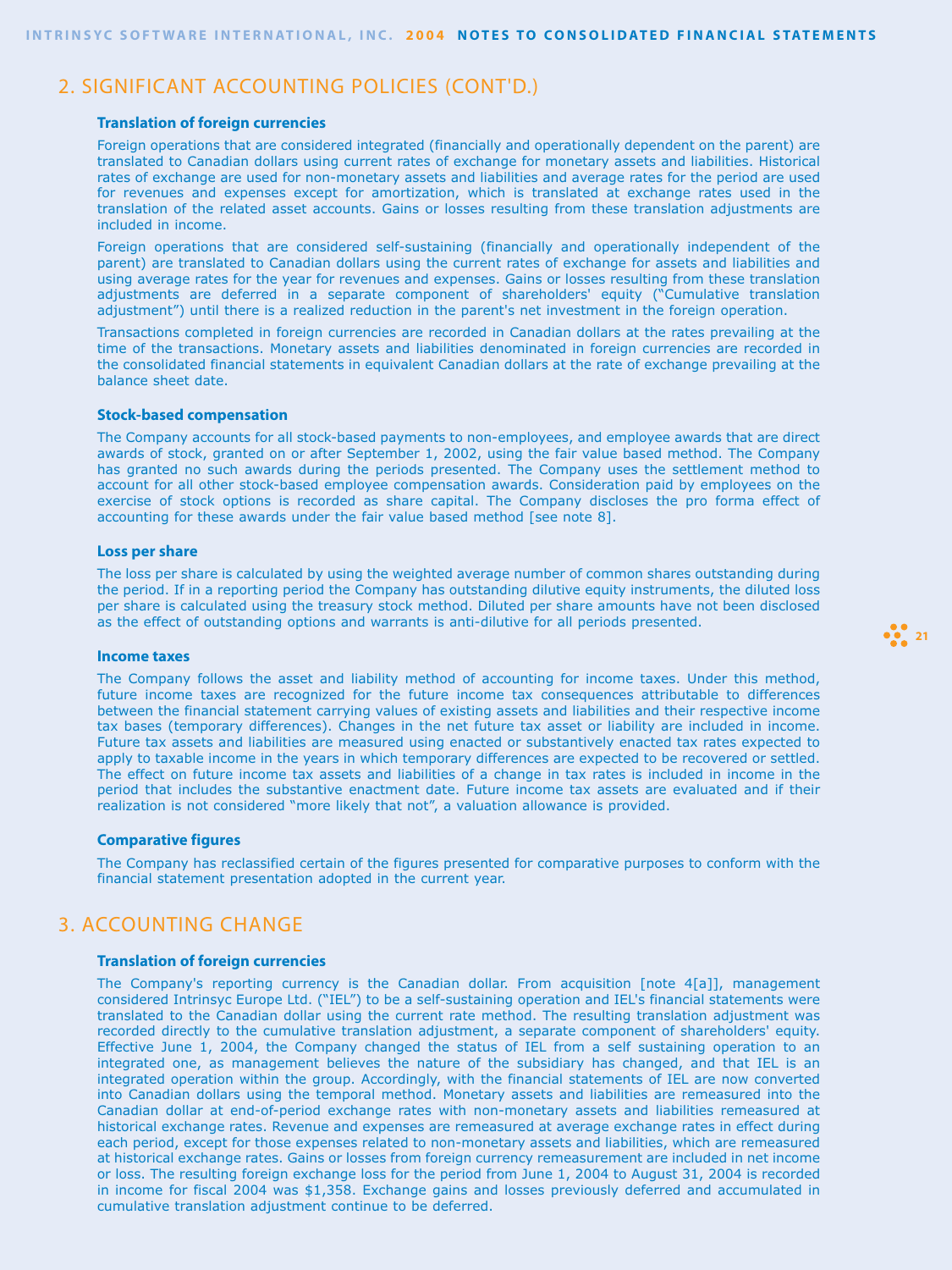## 3. ACCOUNTING CHANGE (CONT'D.)

Linar Ltd. remains an integrated operation within the group.

Due to the constant change in currency exposures, and the substantial volatility of currency exchange rates, the effect of exchange rate fluctuations upon future operating results could be significant.

### 4. ACQUISITIONS

[a] Intrinsyc Europe Ltd.

On June 26, 2002, the Company acquired all of the outstanding shares of Intrinsyc Europe Ltd. ("IEL") (formerly NMI Electronics Ltd.), a U.K.-based company that is a developer of Windows CE-based products, intelligent device applications and smart phone solutions. The acquisition has been accounted for using the purchase method of accounting and the results of operations have been consolidated since the date of acquisition. The purchase agreement contains provisions for additional consideration subject to the achievement of certain performance targets during each of the 12 month periods ended May 31, 2003 and 2004.

The performance criteria for the 12 month period ended May 31, 2003 were achieved, and consequently, additional consideration of \$4,724,461 was due and payable and has been recorded as additional goodwill for the year ended August 31, 2003.

During the quarter ended May 31, 2004, a guaranteed loan note of \$2,195,023 (£881,500) and a loan note of \$862,950 (£357,833) related to the 12 month period ended May 31, 2003 were redeemed (held to guarantee the ability of the Company to meet the guaranteed loan note obligation) including interest of \$90,052.

Additional consideration of up to \$4,120,182 was previously contingently payable or issuable upon the achievement of certain revenue targets for the 12 months ended May 31, 2004. Based on an amendment to the original agreements, dated May 28, 2004, all contingent and unpaid consideration as at May 28, 2004 is considered to be extinguished in return for the issuance of 4,105,727 common shares. These shares were issued on July 8, 2004 at a value of \$2,791,894 based on the closing price of \$0.68 of the Company's shares as at May 31, 2004. This issuance satisfies all amounts payable and completes the transaction in its entirety.

The difference between the value of the shares issued and the amount of contingent and future payable consideration previously accrued, (\$2,349,181), amounted to \$442,713 which was recorded by the Company as an addition to goodwill during the year ended August 31, 2004. There was also \$1,949,621 in accruals recorded during the year in relation to the contingent consideration. As a result, total goodwill recorded during the year amounted to \$2,392,334.

[b] Linar Ltd.

**22**

On January 26, 2001, the Company acquired all of the outstanding shares of Linar Ltd., a U.K.-based company which provides Java-based enterprise connectivity software.

Cash payments of up to US\$1,000,000 were payable upon the achievement of specified performance criteria by a certain employee until January 26, 2004 and were recorded as an expense in the period the obligation was incurred. The cash was held in trust pursuant to the acquisition agreement to be paid upon the achievement of the criteria. The final payment of US\$333,000 (\$461,438), was paid out on January 26, 2004 since the performance criteria were achieved.

Warrants to purchase 25,000 common shares of the Company were issued during the three month period ended November 30, 2003 with an exercise price equal to fair market value on January 26, 2003 based on specified criteria having been met [note 9].

[c] Consequent Technologies, Inc.

On September 9, 2003, the Company acquired from Consequent Technologies Inc. all of its capital assets, a strategic alliance agreement with Neoteric, Inc. and a non-competition agreement with an employee in return for a cash payment of \$330,000. The Company recorded the acquisition of these assets in excess of the fair market value of identifiable assets as a combination of intangible assets.

**\$**

| Fair market value of identifiable capital assets | 55,920  |
|--------------------------------------------------|---------|
| Intangible assets                                | 274,080 |
| <b>Total purchase price</b>                      | 330,000 |
|                                                  |         |

Consequent Technologies, Inc. is considered a related party by virtue of common management and board membership. This acquisition of tangible and intangible assets was reviewed and approved by the directors of the Company who are unrelated and independent of Consequent Technologies, Inc.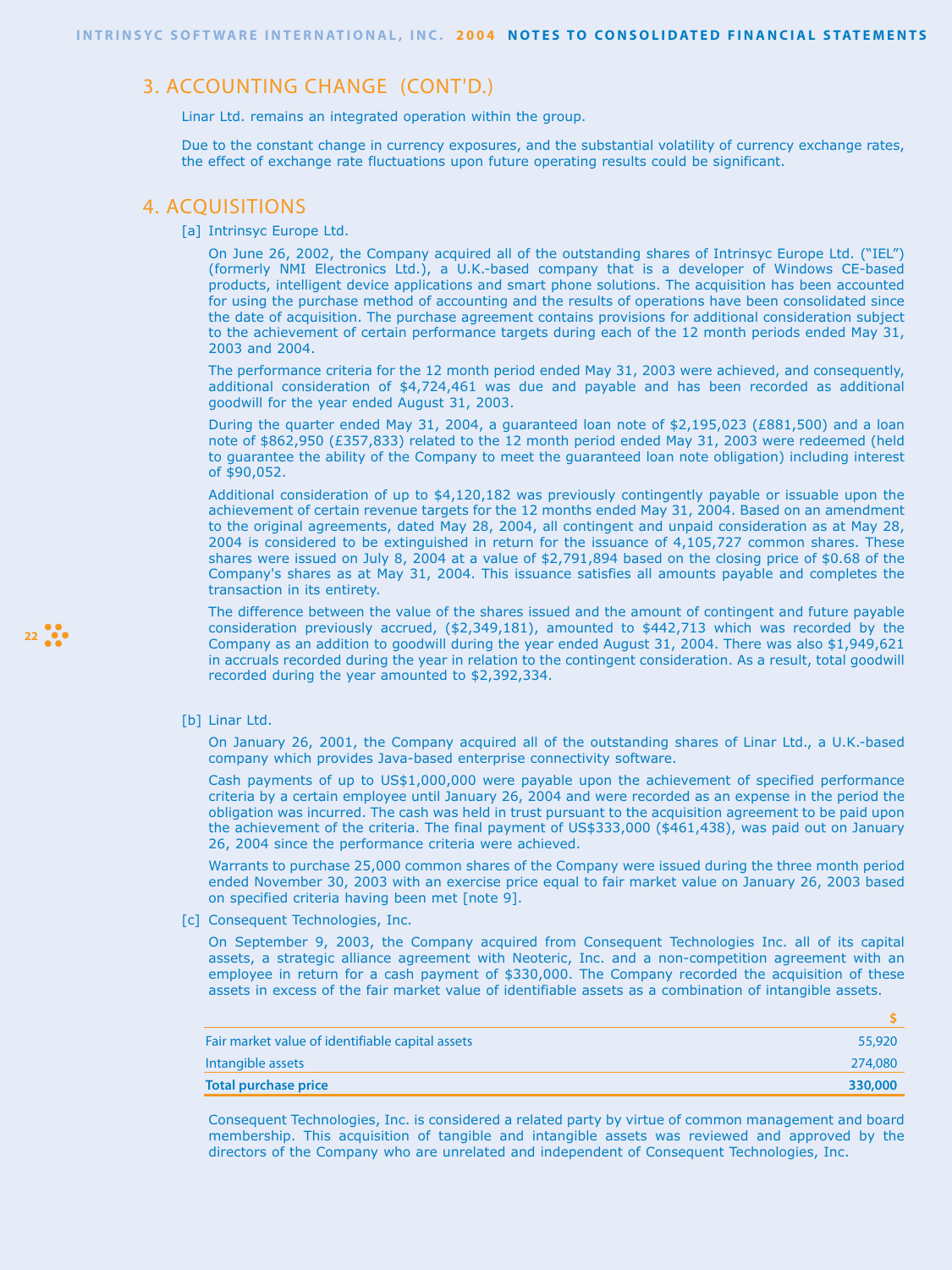## 5. OPERATING LINE OF CREDIT

The Company has an operating line of credit for borrowings up to \$1,000,000, bearing interest at prime rate. Prime rate was 3.75% at August 31, 2004. The line is collateralized by a \$1,050,000 Guaranteed Investment Certificate of Deposit. There were no borrowings outstanding against the operating line of credit as at August 31, 2004.

## 6. CAPITAL ASSETS

|                                | <b>Cost</b> | <b>Accumulated</b><br>amortization | <b>Net book</b><br>value |
|--------------------------------|-------------|------------------------------------|--------------------------|
|                                |             |                                    | s                        |
| 2004                           |             |                                    |                          |
| Computers and equipment        | 1,677,234   | 1,189,976                          | 487,258                  |
| Computer software              | 764,029     | 656,253                            | 107,776                  |
| <b>Furniture and fixtures</b>  | 748,807     | 584,150                            | 164,657                  |
| Leasehold improvements         | 295,262     | 216,685                            | 78,577                   |
|                                | 3,485,332   | 2,647,064                          | 838,268                  |
| 2003                           |             |                                    |                          |
| <b>Computers and equipment</b> | 1,546,912   | 1,007,132                          | 539,780                  |
| Computer software              | 731,601     | 503,062                            | 228,539                  |
| <b>Furniture and fixtures</b>  | 705,333     | 440,813                            | 264,520                  |
| Leasehold improvements         | 283,401     | 127,822                            | 155,579                  |
|                                | 3,267,247   | 2,078,829                          | 1,188,418                |

## 7. GOODWILL AND OTHER INTANGIBLE ASSETS

[a] The changes in the carrying amount of goodwill for the year ended August 31, 2004 is as follows:

| Balance, August 31, 2003                                 | 11,671,498 |
|----------------------------------------------------------|------------|
| Goodwill related to contingent consideration [note 4[a]] | 2,392,334  |
| Other goodwill additions                                 | 125,646    |
| Balance, August 31, 2004                                 | 14,189,478 |
|                                                          |            |

[b] Other intangible assets as at August 31, 2004 are as follows:

|                                     | <b>Gross</b><br>carrying<br>amount | <b>Accumulated</b><br>amortization<br>S | <b>Total</b> |
|-------------------------------------|------------------------------------|-----------------------------------------|--------------|
| 2004                                |                                    |                                         |              |
| Intellectual property               | 3,151,804                          | 1,883,220                               | 1,268,584    |
| Other intangible assets [note 4[c]] | 274,080                            | 99,816                                  | 174,264      |
|                                     | 3,425,884                          | 1,983,036                               | 1,442,848    |
| 2003                                |                                    |                                         |              |
| <b>Intellectual property</b>        | 3,070,000                          | 1,401,214                               | 1,668,786    |

The aggregate amortization expense for the year ended August 31, 2004 was \$581,822 [2003 - \$715,336].

 $\frac{23}{22}$  23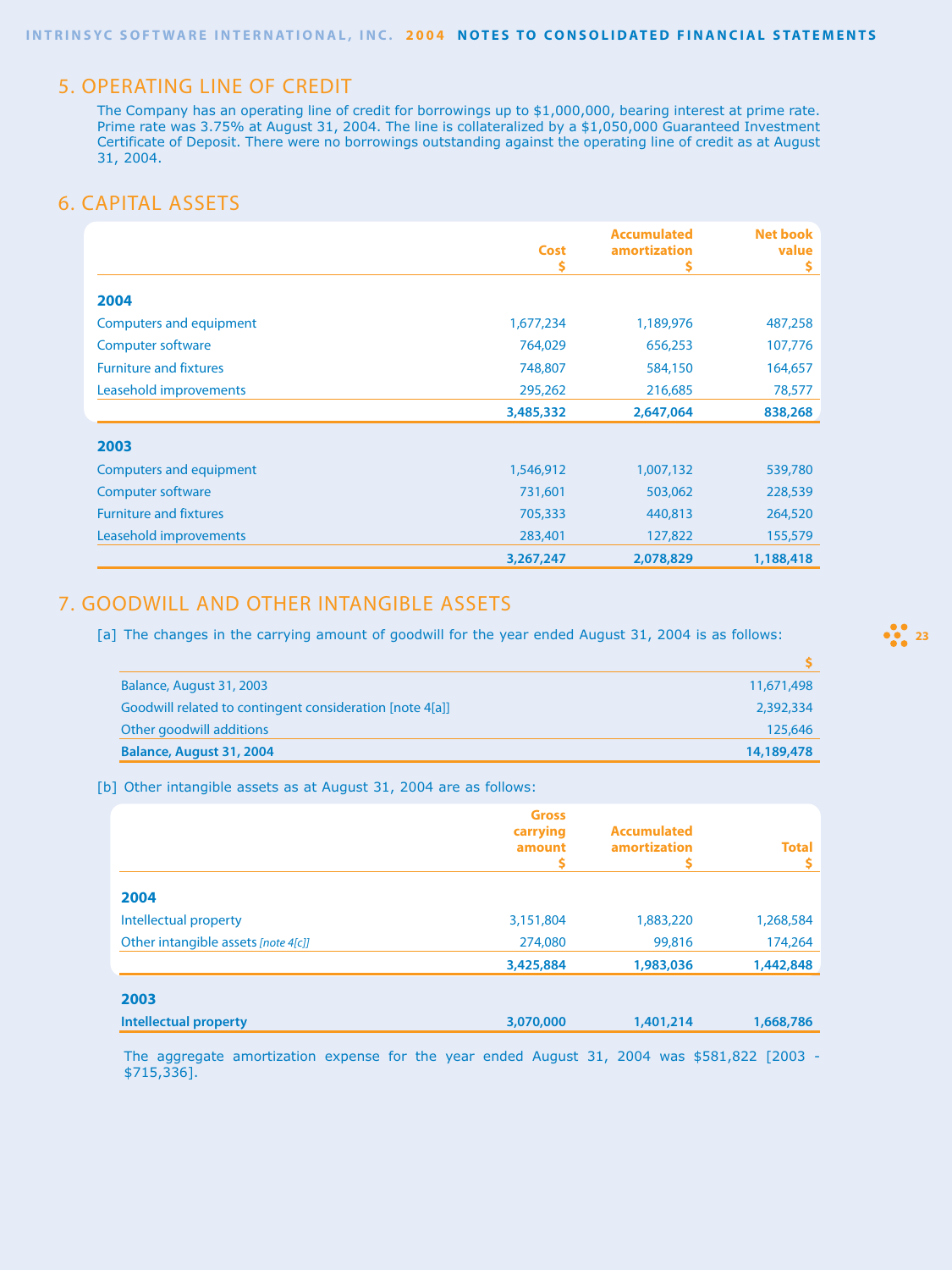## 8. STOCK-BASED COMPENSATION

No compensation expense has been recognized for the Company's fixed stock option plan. Had compensation expense for the Company's stock options granted on or after September 1, 2002 been determined based on the fair value at the applicable grant dates, the Company's loss for the year would have been increased to the pro forma amount indicated below.

|                                            | 2004      | 2003      |
|--------------------------------------------|-----------|-----------|
|                                            |           |           |
| Loss:                                      |           |           |
| As reported                                | 2,460,241 | 7,047,621 |
| Stock based compensation expense           | 631,342   | 449,204   |
| Pro forma                                  | 3,091,583 | 7,496,825 |
| Loss per common share (basic and diluted): |           |           |
| As reported                                | 0.06      | 0.18      |
| Pro forma                                  | 0.07      | 0.20      |

The fair value of each option grant was estimated on the date of the grant using the Black-Scholes option pricing model with the following weighted average assumptions.

| Expected life (in years) | 2.62           |
|--------------------------|----------------|
| Risk-free interest rate  | 2.44-3.51%     |
| <b>Volatility</b>        | 83.8% - 165.6% |
| Dividend yield           | $0.00\%$       |
|                          |                |

# 9. SHARE CAPITAL

### **Authorized**

Unlimited number of common shares without par value; and Unlimited number of preference shares without par value.

### **Issued**

**24**

|                                                                     | <b>Number</b><br>of shares | <b>Amount</b><br>s |
|---------------------------------------------------------------------|----------------------------|--------------------|
| Outstanding, August 31, 2002                                        | 38,216,965                 | 48,697,555         |
| Shares issued for cash on:                                          |                            |                    |
| <b>Exercise of options</b>                                          | 67,000                     | 51,590             |
| Shares issued in connection with the acquisition of IEL [note 4[a]] | 2,572,283                  | 1,208,973          |
| Share price quarantee [note 4[b]]                                   |                            | (445, 435)         |
| Outstanding, August 31, 2003                                        | 40,856,248                 | 49,512,683         |
| Shares issued on exercise of warrants                               | 25,000                     | 23,500             |
| Shares issued in connection with the acquisition of IEL [note 4[a]] | 4,105,727                  | 2,791,894          |
| <b>Outstanding, August 31, 2004</b>                                 | 44,986,975                 | 52,328,077         |

### **Share option plan**

Under the terms of the Company's employee share option plan, the Board of Directors may grant options to employees, officers and directors. The plan provides for the granting of options at the closing price of the Company's stock prior to the grant date. Options granted on or after May 11, 1999 and before April 5, 2001 generally vest over three years with the first 1/3 vesting at the first anniversary date of the grant and the balance vesting in equal amounts at the end of each quarter thereafter. The Company determines the term of each option at the time it is granted, with options generally having a five year term. The Company has reserved 11,095,774 options for issuance under its employee share option plan of which 4,614,906 have been granted and are outstanding as at August 31, 2004.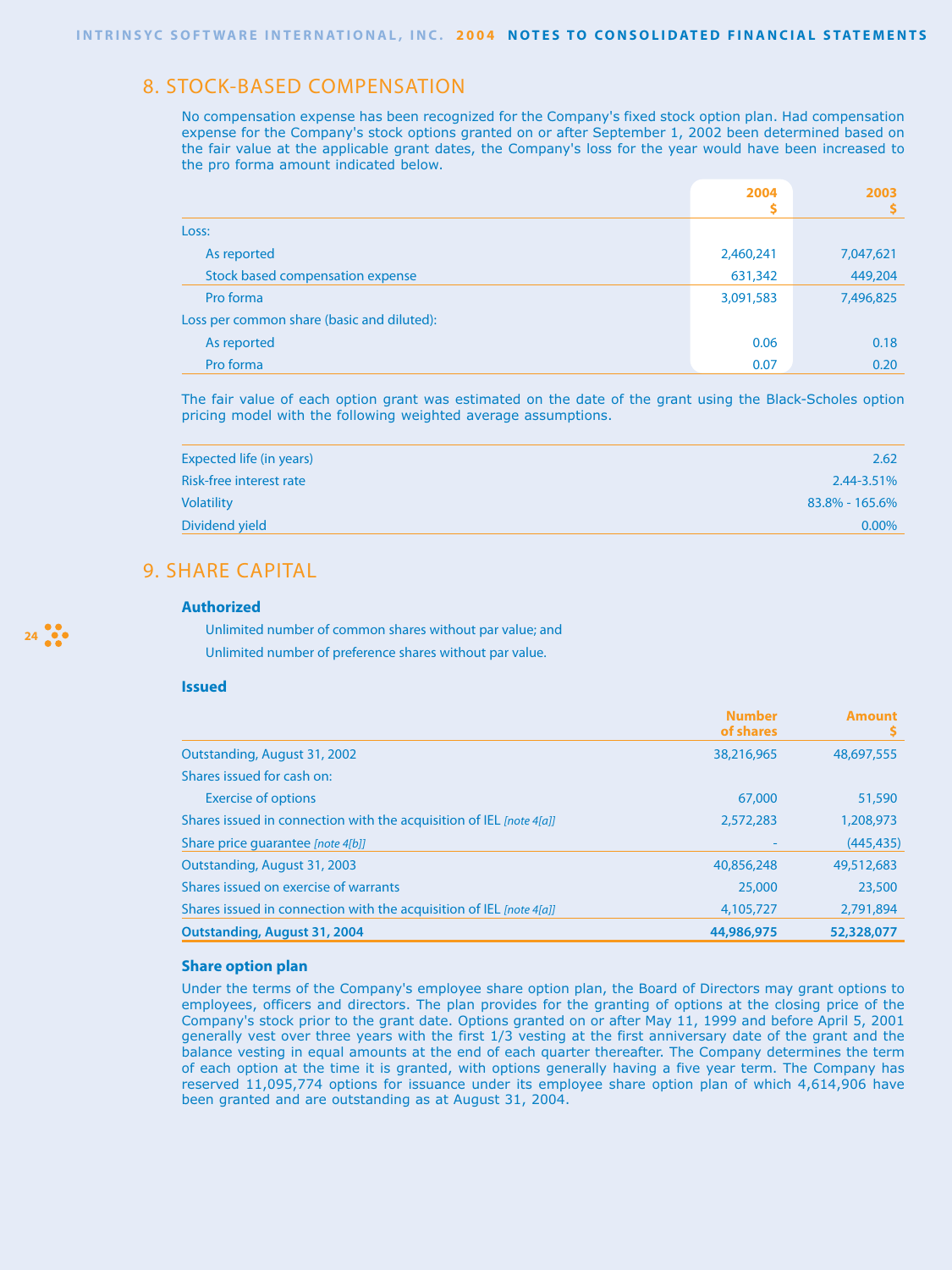## 9. SHARE CAPITAL (CONT'D.)

A summary of the Company's share option activity for the years ended August 31, 2004 and 2003, is as follows:

|                                     |                            | <b>Outstanding options</b>                        |  |
|-------------------------------------|----------------------------|---------------------------------------------------|--|
|                                     | <b>Number</b><br>of shares | <b>Weighted</b><br>average<br>exercise price<br>Ş |  |
| Outstanding, August 31, 2002        | 4,471,837                  | 2.26                                              |  |
| <b>Options granted</b>              | 1,979,475                  | 1.07                                              |  |
| <b>Options exercised</b>            | (67,000)                   | 0.77                                              |  |
| <b>Options cancelled</b>            | (1,445,305)                | 1.32                                              |  |
| Outstanding, August 31, 2003        | 4,939,007                  | 1.81                                              |  |
| <b>Options granted</b>              | 1,607,840                  | 1.01                                              |  |
| <b>Options cancelled</b>            | (1,931,941)                | 1.79                                              |  |
| <b>Outstanding, August 31, 2004</b> | 4,614,906                  | 1.54                                              |  |

The following table summarizes the share options outstanding at August 31, 2004:

| <b>Options outstanding</b>              |                                   | <b>Options exercisable</b>                                     |                                                 |                              |                                                 |
|-----------------------------------------|-----------------------------------|----------------------------------------------------------------|-------------------------------------------------|------------------------------|-------------------------------------------------|
| <b>Range of</b><br>exercise price<br>Š. | <b>Number of</b><br><b>shares</b> | <b>Weighted</b><br>average<br>remaining<br>contractual<br>life | <b>Weighted</b><br>average<br>exercise<br>price | <b>Number</b><br>exercisable | <b>Weighted</b><br>average<br>exercise<br>price |
| $0.49 - 1.21$                           | 3,012,234                         | 3.92                                                           | 1.05                                            | 1,046,438                    | 1.10                                            |
| $1.32 - 2.97$                           | 1,141,527                         | 2.01                                                           | 2.11                                            | 836,242                      | 2.38                                            |
| $3.03 - 5.30$                           | 461,145                           | 1.51                                                           | 3.69                                            | 445,868                      | 3.71                                            |
|                                         | 4,614,906                         | 3.20                                                           | 1.54                                            | 2,328,548                    | 2.06                                            |

### **Share purchase warrants**

A summary of the Company's share purchase warrants for the years ended August 31, 2004 and 2003 is as follows:

|                                     | <b>Outstanding warrants</b>  |                                             |
|-------------------------------------|------------------------------|---------------------------------------------|
|                                     | <b>Number</b><br>of warrants | <b>Weighted</b><br>average<br>warrant price |
| Outstanding, August 31, 2002        | 391,669                      | 2.79                                        |
| <b>Warrants expired</b>             | (291, 669)                   | 2.65                                        |
| Outstanding, August 31, 2003        | 100,000                      | 3.20                                        |
| <b>Warrants issued</b>              | 25,000                       | 0.94                                        |
| <b>Warrants exercised</b>           | (25,000)                     | 0.94                                        |
| <b>Outstanding, August 31, 2004</b> | 100,000                      | 3.20                                        |

During the year ended August 31, 2002, the Company granted to the agent an agent's warrant to acquire, without additional consideration, an agent's compensation option. The option entitled the agent to purchase 291,669 special warrants at \$2.65 per special warrant until July 29, 2003. These warrants expired during the year ended August 31, 2003 and were cancelled.

During the year ended August 31, 2004, 25,000 common share purchase warrants were issued at a purchase price \$0.94 with an expiry date of January 26, 2008, as part of the January 26, 2001 Linar acquisition [note 4[b]]. These warrants were exercised during the year ended August 31, 2004. As at August 31, 2004, 100,000 common share purchase warrants are outstanding at a weighted average exercise price of \$3.20.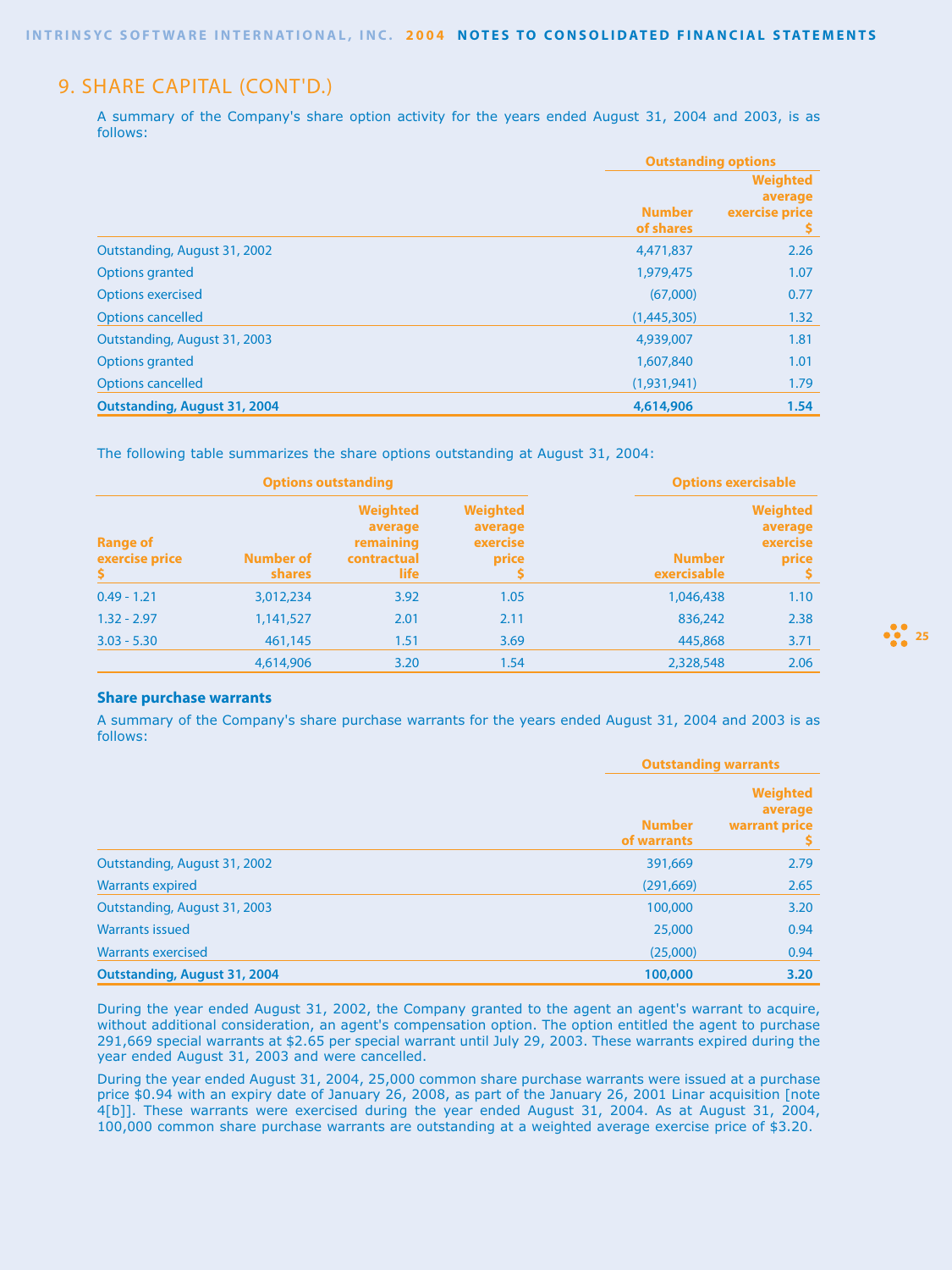## 10. INCOME TAXES

Income tax expense differs from the amount that would be computed by applying the federal and provincial statutory income tax rates of 36.3% [2003 - 38.3%] to loss before income taxes due to the following:

|                                                                        | 2004       | 2003        |
|------------------------------------------------------------------------|------------|-------------|
| Combined Canadian federal and provincial income taxes at expected rate | (942,000)  | (2,707,000) |
| Change in valuation allowance                                          | (129,000)  | 2,214,000   |
| Permanent and other differences                                        | 860,271    | 201,218     |
| Foreign income taxed at other rates                                    | 83,000     | 45,000      |
| Adjustment to future income tax assets and liabilities                 |            |             |
| for enacted changes in tax laws and rates                              | (6,000)    | 227,000     |
|                                                                        | (134, 271) | (19, 818)   |

The composition of the Company's future tax assets and liabilities as at August 31, 2004 and 2003 is as follows:

|                                         | 2004        | 2003        |
|-----------------------------------------|-------------|-------------|
|                                         |             |             |
| Future income tax assets:               |             |             |
| Capital assets                          | 784,000     | 917,000     |
| Loss carry forwards                     | 7,002,000   | 7,351,000   |
| Share issue costs                       | 196,000     | 373,000     |
| SR&ED pool                              | 1,230,000   | 616,000     |
| Other                                   | 585,000     | 669,000     |
|                                         | 9,797,000   | 9,926,000   |
| <b>Valuation allowance</b>              | (9,797,000) | (9,926,000) |
| Future income tax liability:            |             |             |
| Intellectual property                   | (356, 033)  | (500, 633)  |
| Net future income tax liability         | 356,033     | 500,633     |
| Current future income tax liability     | (94,600)    | (144, 600)  |
| Non-current future income tax liability | 261,433     | 356,033     |

The future income tax assets have not been recognized in these consolidated financial statements, as management does not consider it more likely than not that such assets will be realized in the carry forward period.

As at August 31, 2004, the Company has non-capital loss carry forwards for Canadian purposes aggregating approximately \$18,800,000 available to reduce taxable income otherwise calculated in future years. These losses expire as follows:

|      | \$         |
|------|------------|
| 2005 | 3,200,000  |
| 2006 | 1,600,000  |
| 2007 | 2,200,000  |
| 2008 | 1,200,000  |
| 2009 | 3,700,000  |
| 2010 | 6,200,000  |
| 2011 | 700,000    |
|      | 18,800,000 |

The Company also has approximately \$3,400,000 of scientific research and experimental development expenditures that may be carried forward indefinitely to be deducted against future Canadian taxable income, and investment tax credits of approximately \$630,000 available to offset future Canadian federal income taxes payable. The investment tax credits expire commencing in 2011 until 2012.

At August 31, 2004, the Company also has non-capital loss carry forwards for UK income tax purposes totaling approximately \$1,100,000 that may be carried forward indefinitely to reduce taxable income otherwise calculated in future years.

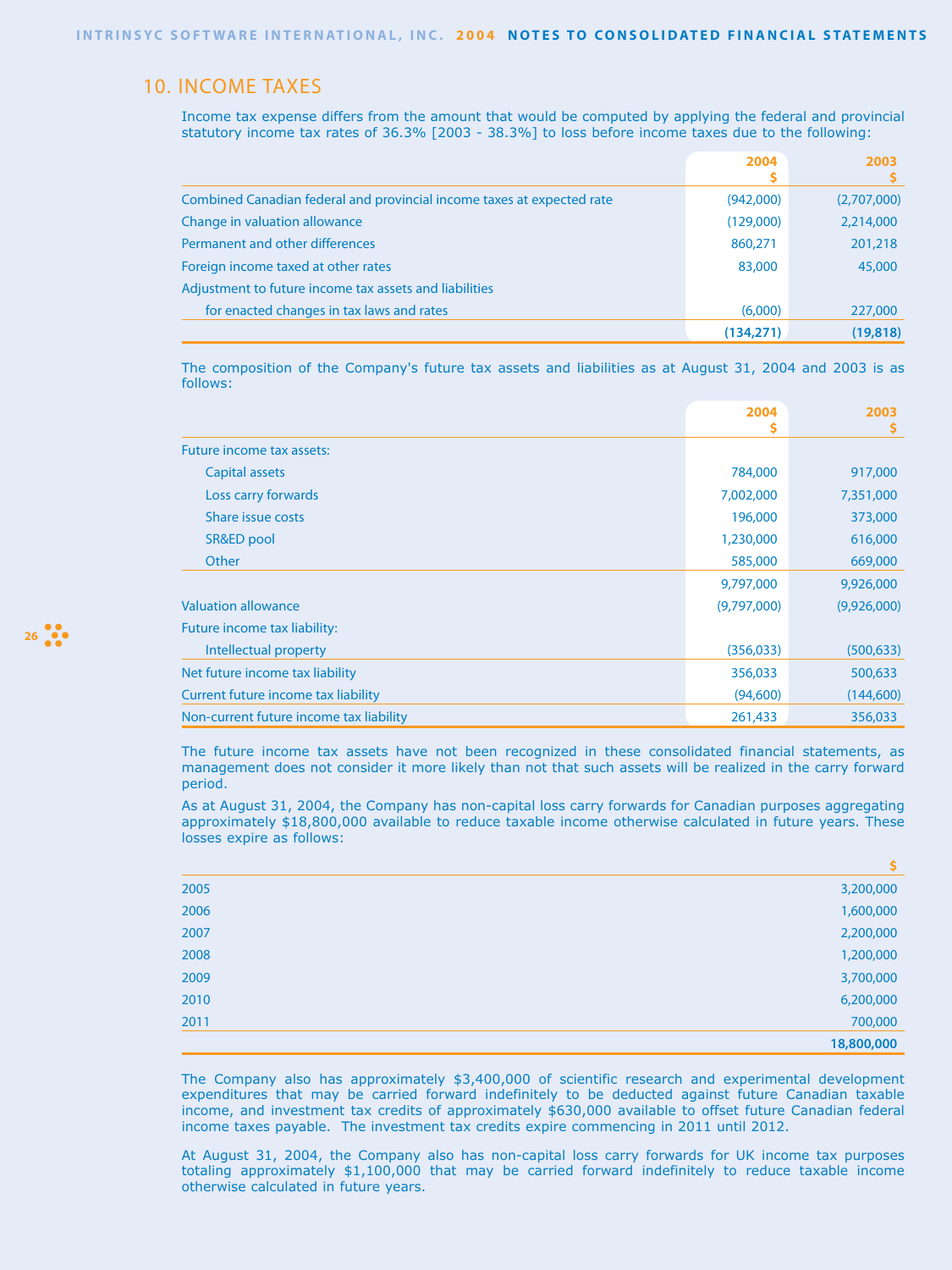## 11. COMMITMENTS AND CONTINGENCIES

[a] The Company has lease commitments for office premises and equipment with remaining terms of up to five years. The minimum lease payments in each of the next five years are approximately as follows:

| 2005 | 554,281                  |
|------|--------------------------|
| 2006 | 758,721                  |
| 2007 | 248,714                  |
| 2008 |                          |
| 2009 | $\overline{\phantom{a}}$ |
|      | 1,561,716                |

[b] Under agreements with the Government of Canada's Technology Partnerships Canada ("TPC") program, the Company is eligible to receive conditionally repayable research and development funding amounting up to \$5,415,648 to support the development of embedded devices and wired and wireless internetenabled network connectivity. During the year ended August 31, 2004, the Company has claimed \$603,074 [2003 - \$1,327,675], which has been recorded as a reduction of expenses. The amount recorded is net of a 15% commission that was paid to a consultant for services performed in securing the funding. Under the terms of the agreement, an amount up to a maximum of \$13,278,000 is to be repaid by royalties on annual sales, in excess of certain revenue thresholds of specified products, commencing in 2003 through to 2011.

The Company's Technology Partnerships Canada ("TPC") funding agreement expired on March 31, 2004 and all claims up to that date in the amount of \$3,187,167, have been completed and filed. During the fiscal year 2004, the Company was notified that, as part of an ongoing audit of the Company's claims totalling \$947,374 (\$763,127 net of commissions), payment of current outstanding claims would be withheld until the completion of the audit, as permitted in the funding contract.

On August 25, 2004 the Company reached a settlement with Industry Canada at the conclusion of their audit. The Company was found to be in breach of its TPC funding agreement due to improper use of an outside consultant. As a result, the Company made a payment of \$568,268 to the Government of Canada. This figure represented 15% of amounts claimed from the inception of the funding agreement to April 1, 2004. The Company also settled with the contractor who had provided services related to the TPC filings, and as a result, a total of \$184,247 that was previously charged against TPC funding (but not paid) to the contractor in the year ended August 31, 2004 has been reversed in the current period. All claims have therefore been settled and agreed to by the Company and the contractor. The Company expects that the \$947,374 receivable from TPC which is outstanding at year end as funds were held pending the outcome of the settlement will be released under the standard terms of the funding agreement.

## 12. FINANCIAL INSTRUMENTS AND RISK MANAGEMENT

### **Fair values**

The carrying amounts of cash and cash equivalents, accounts receivable, other receivable, and accounts payable and accrued liabilities approximate fair values due to their short maturities.

### **Credit and foreign currency risk**

The Company maintains substantially all of its cash and cash equivalents with major financial institutions in Canada. Deposits held with banks may exceed the amount of insurance provided on such deposits. However, as the Company can generally redeem these deposits upon demand, the Company bears minimal risk.

Financial instruments that potentially subject the Company to concentrations of credit risk are primarily accounts receivable. Management is of the opinion that any risk of accounting loss is significantly reduced due to the financial strength of the Company's major customers. The Company performs ongoing credit evaluations of its customers' financial condition and requires letters of credit or other guarantees whenever deemed necessary.

Although substantially all of the Company's revenues are received in US dollars, the Company incurs operating costs and has outstanding indebtedness that is denominated in Canadian dollars. Fluctuations in the exchange rates between these currencies could have a material effect on the business, financial condition and results of operations. The Company attempts to mitigate this risk by denominating many of its payment obligations in US dollars.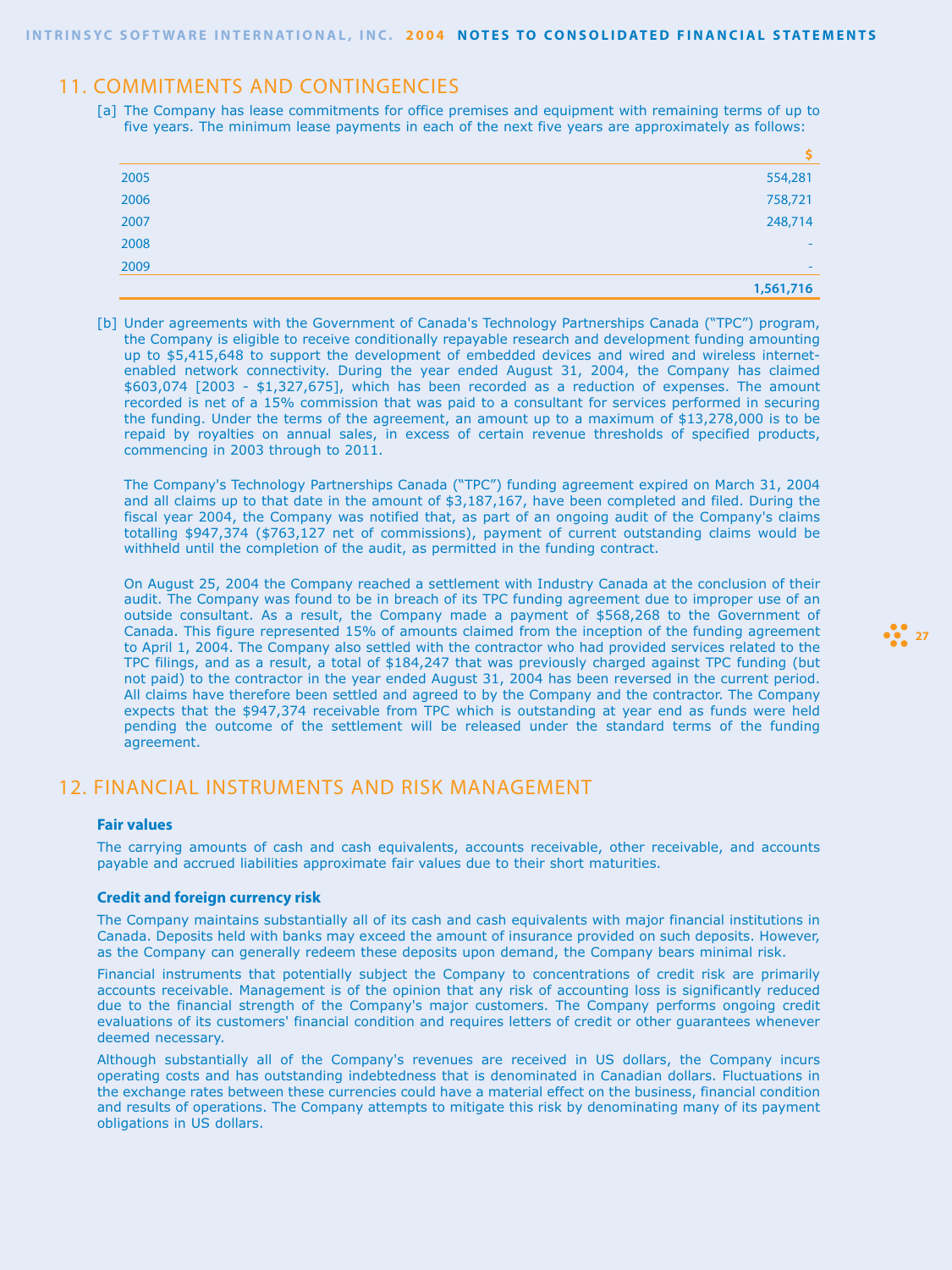## 13. SEGMENTED INFORMATION

### **Operating segments**

The Company operates in the sale and service of embedded hardware and software solutions and all sales of the Company's products and services are made in this segment. Management makes decisions about allocating resources based on the one operating segment.

### **Geographic information**

Substantially all of the Company's capital assets are located in Canada. The Company earned revenues attributed to the following countries based on the location of the customer:

|                      | 2004       | 2003       |
|----------------------|------------|------------|
| <b>United States</b> | 5,475,379  | 6,950,726  |
| Canada               | 153,529    | 567,277    |
| Europe               | 8,971,673  | 4,963,854  |
| Other                | 575,347    | 1,397,166  |
|                      | 15,175,928 | 13,879,023 |

### **Significant customers**

One customer accounted for more than 10% of sales for the year ended August 31, 2004. There were no customers that amounted to more than 10% of sales for the year ended August 31, 2003.

## 14. RESTRUCTURING AND OTHER COSTS

During the fiscal year, the Company approved and implemented a further business restructuring which included severance and recruitment costs associated with the reorganization of the management team. Subsequent to year end, all costs were paid.

On April 30, 2003, the Company announced and implemented a business restructuring through a workforce reduction. The Company had substantially completed the implementation of the restructuring at August 31, 2003.

Workforce reduction charges of \$717,871 were related to the cost of severance and benefits associated with 22 employees notified of termination. However, management has recorded their best estimate of the potential liability and does not believe that the actual amounts will vary significantly from the estimates.

## 15. SUBSEQUENT EVENT

On September 24, 2004 the Company announced that it was proceeding with an offering of 44,986,975 rights to its existing shareholders to subscribe for approximately 11,246,743 common shares of the Company.

The rights offering was completed on October 28, 2004 and was fully subscribed. The rights were exercised for a total of 11,246,743 common shares, with gross proceeds amounting to \$5,632,671, at \$0.50 per common share.

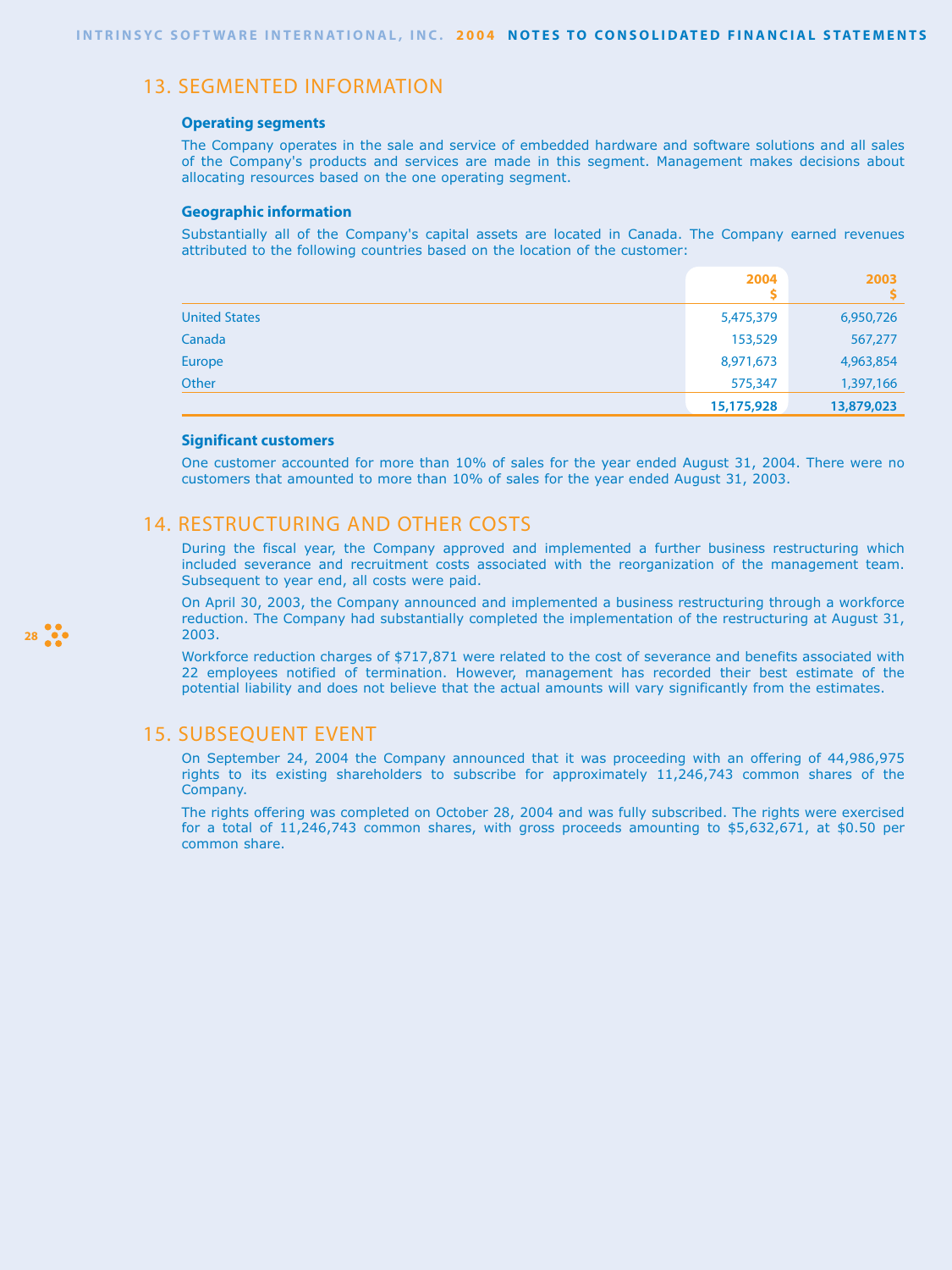

# corporate information

### **Intrinsyc Software International, Inc.** 700 West Pender Street, 10th Floor

Vancouver, BC Canada V6C 1G8 Tel: 604-801-6461 Fax: 604-801-6417 Toll: 1 800 474 7644 **www.intrinsyc.com**

# Officers of the Company and Management Team

Derek Spratt Chief Executive Officer

Vince Schiralli President and Chief Operating Officer

Andrew Morden Chief Financial Officer

David Manuel Vice President, Engineering

David Warkentin Vice President, Sales and Marketing

Kevin Heawood Vice President of Strategic Marketing, Intrinsyc Europe

## Board of Directors

Derek Spratt Geoffrey S. Belsher George Duguay Glenda M. Dorchak Moiz Beguwala Robert Gayton Vince Schiralli William K. Bryant

## **Auditors**

Ernst & Young LLP PO Box 10101 Pacific Center 700 West Georgia Street Vancouver, BC Canada V7Y 1C7

## Transfer Agent

Computershare Trust Company 510 Burrard Street, 2nd Floor Vancouver, BC V6C 3B9

Stock Exchange The Toronto Stock Exchange Symbol: ICS